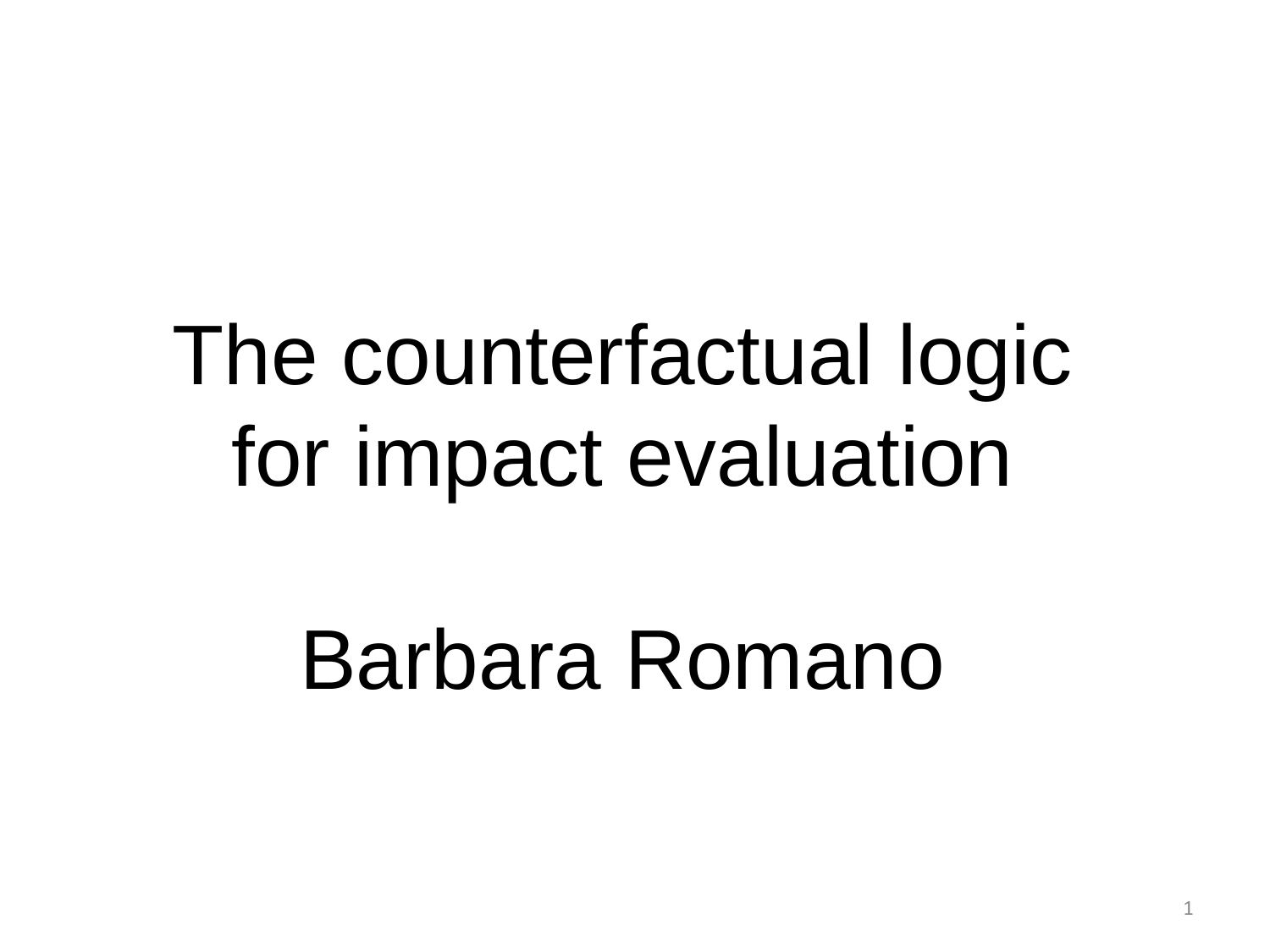## Everybody likes to have an "impact" (politicians, funders, managing authorities, eurocrates)

## Impact is the most **misused** term in evaluation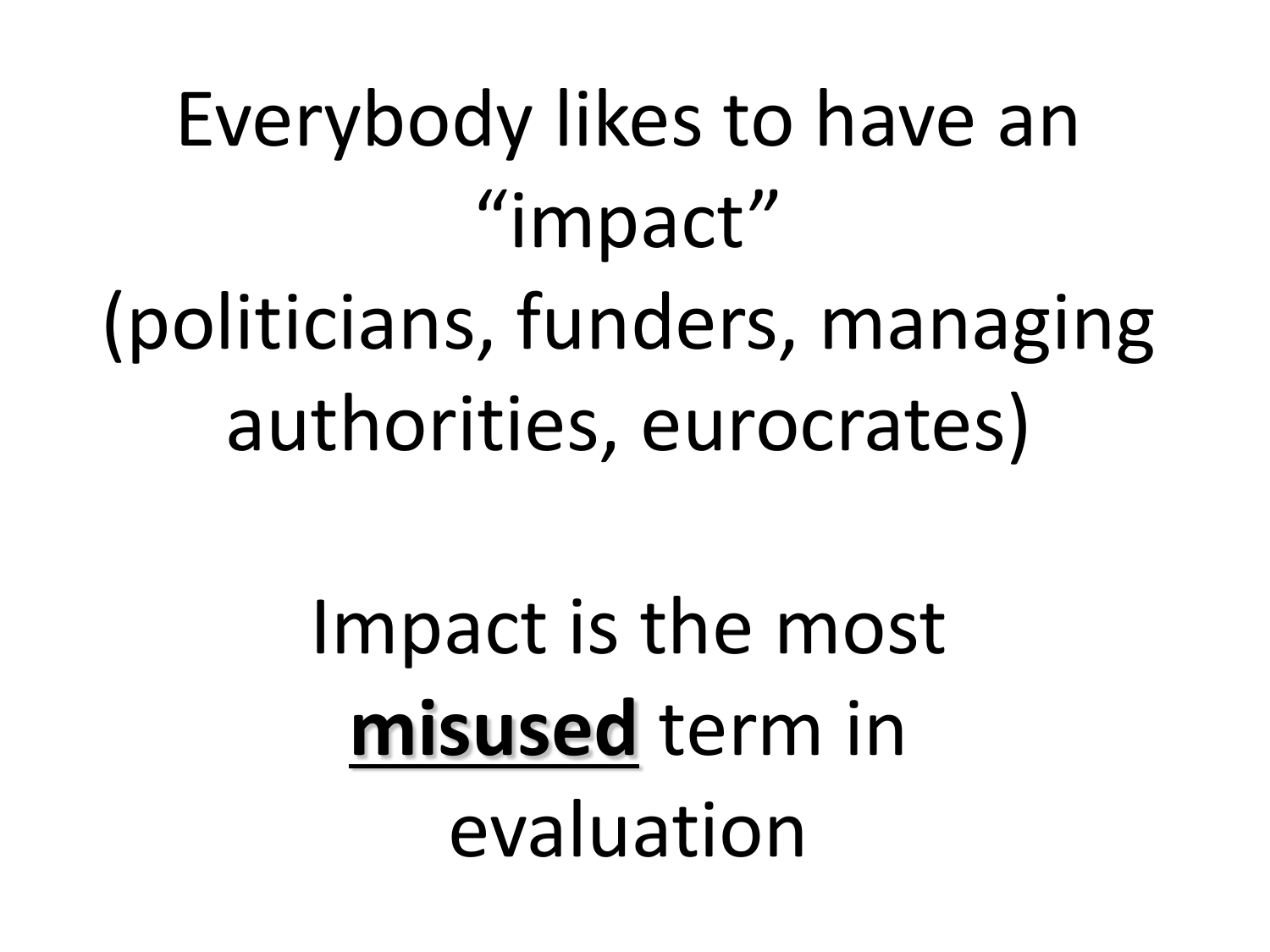# Impacts are the SAME thing as EFFECT

Impacts differ in a **fundamental way** from outputs and results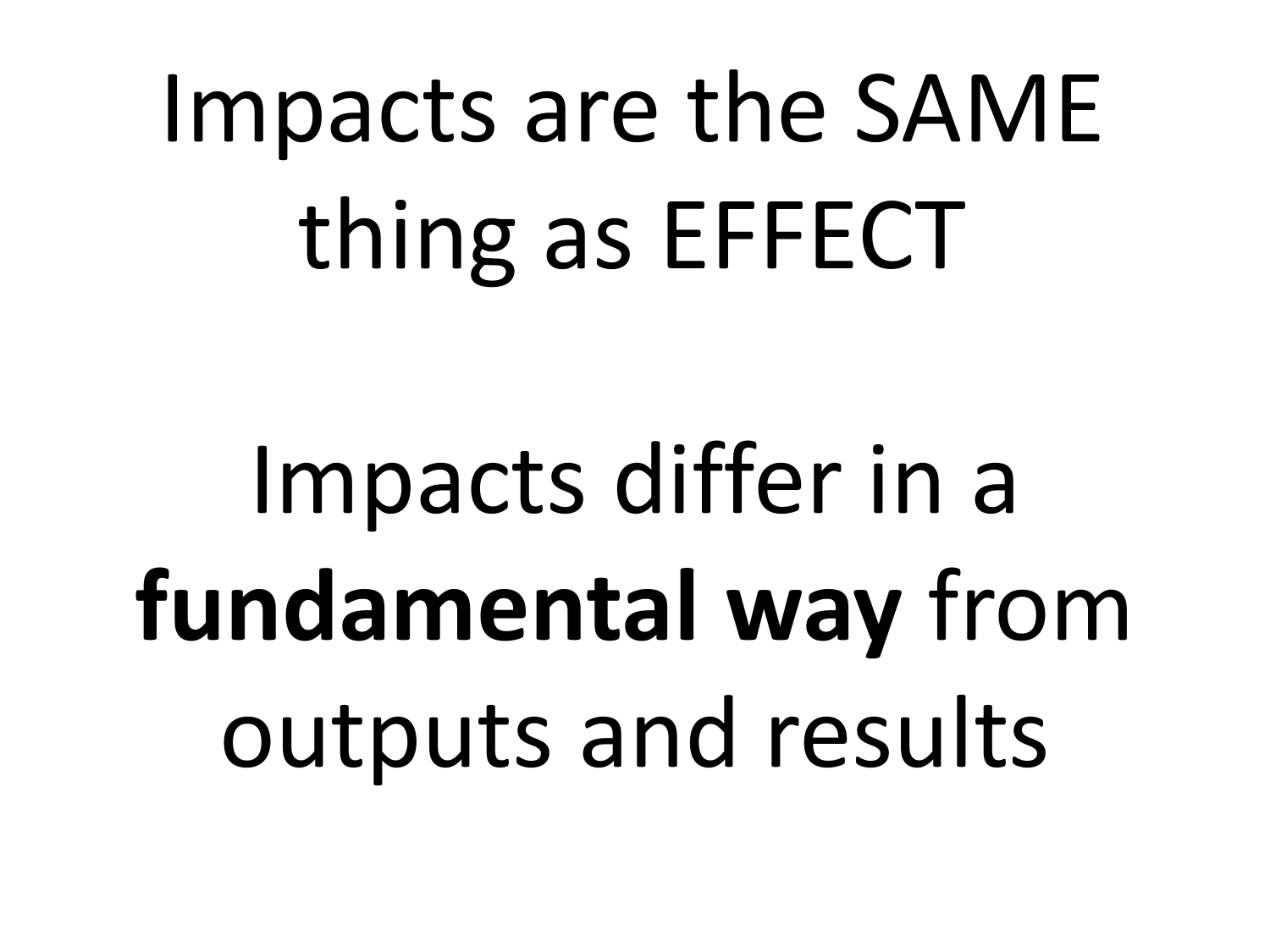# outputs and results are observable quantities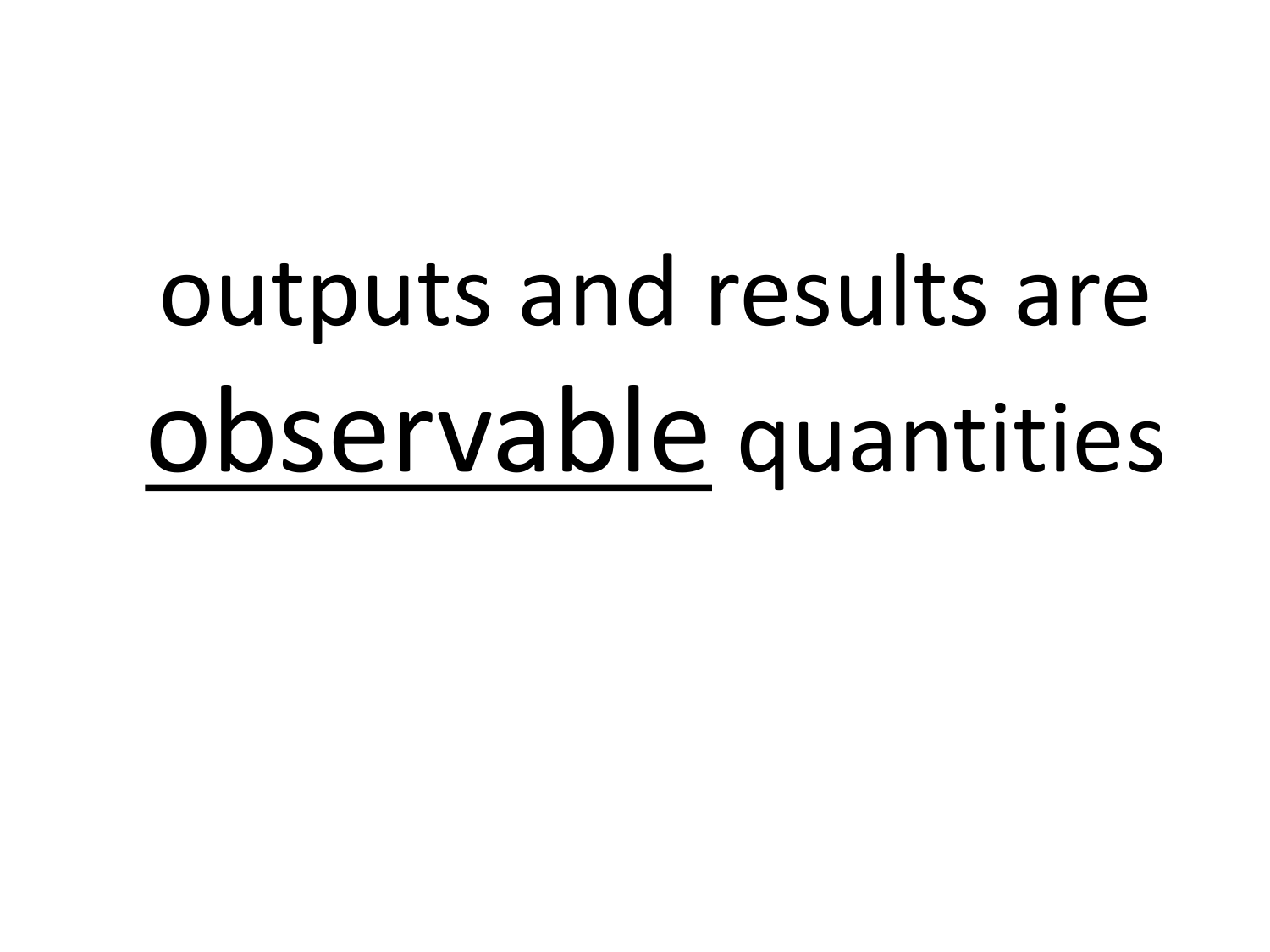# Can impacts be *observed* ?

# NO THEY CANNOT

This is a major point of departure between the counterfactual and the logical framework (i.e. abuse of indicators) paradigm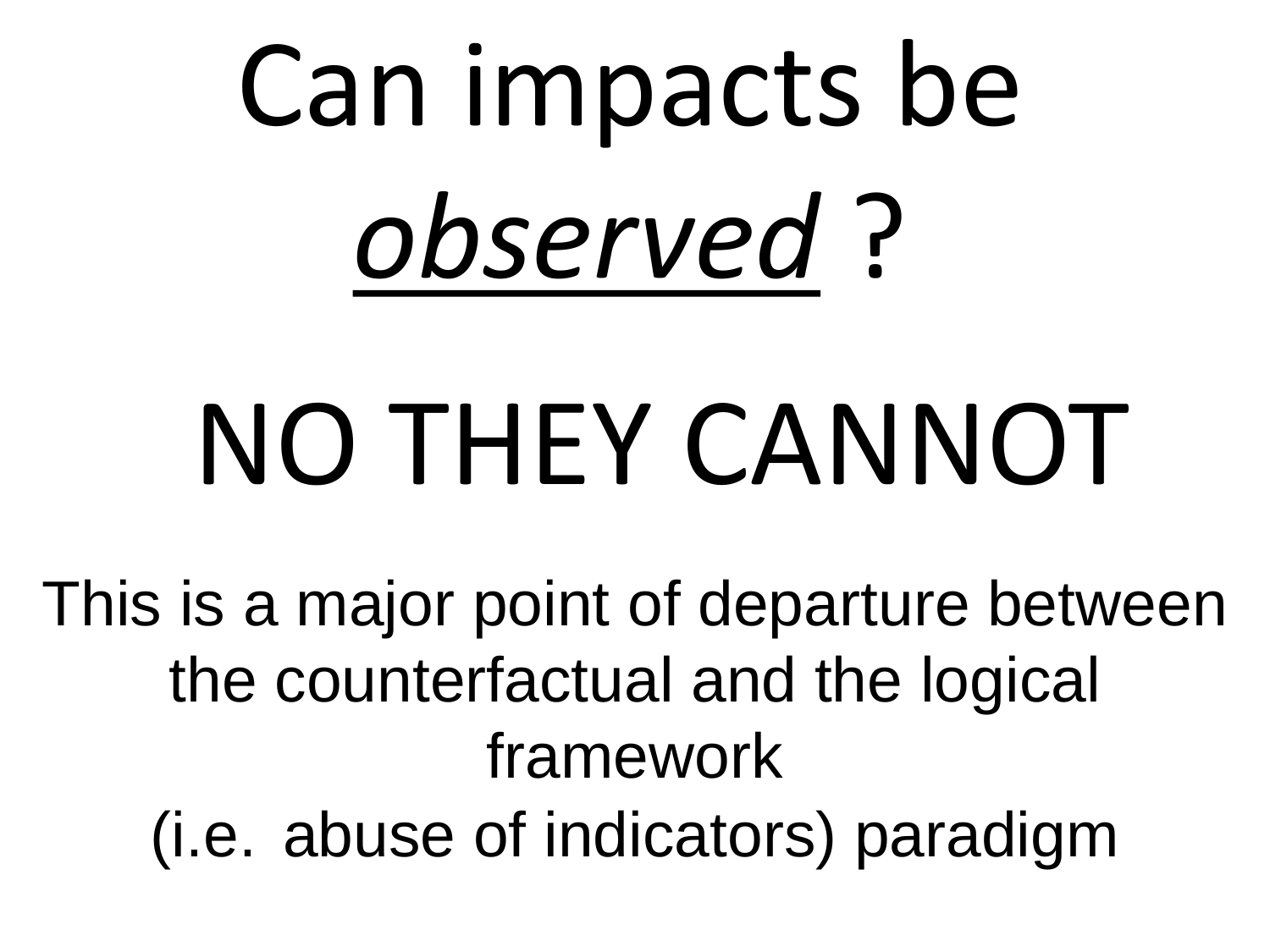As output indicators measure outputs, as result indicators measure results, so supposedly *impact indicators*  measure impacts

# *Sorry, they don't*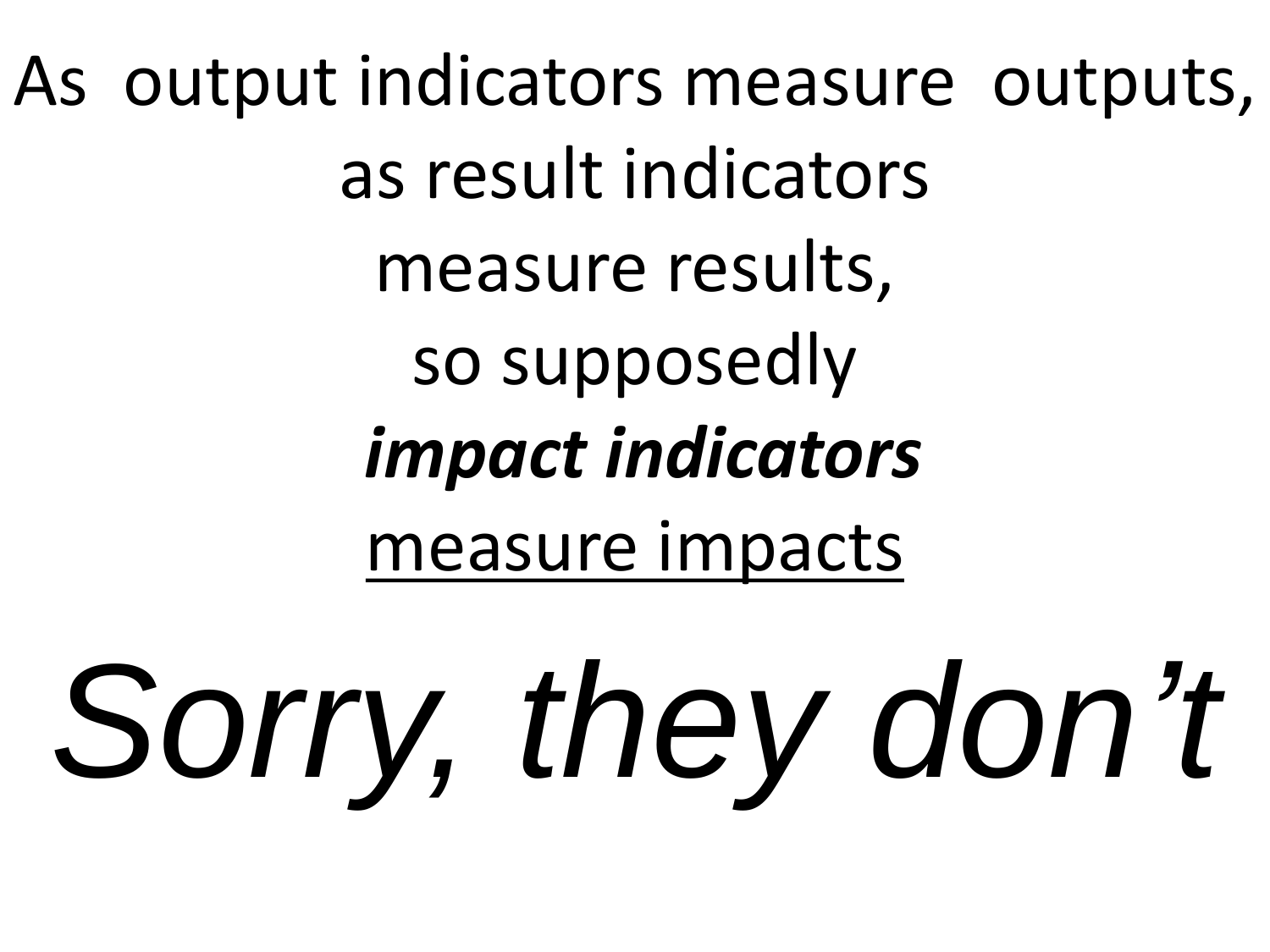Almost everything about programmes can be observed (at least in principle):

#### **outputs** (beneficiaries served, training courses offered, KM of roads built

**outcomes/results (**well-being of the population, pollution, congestion, inflation, jobs created, birth rate)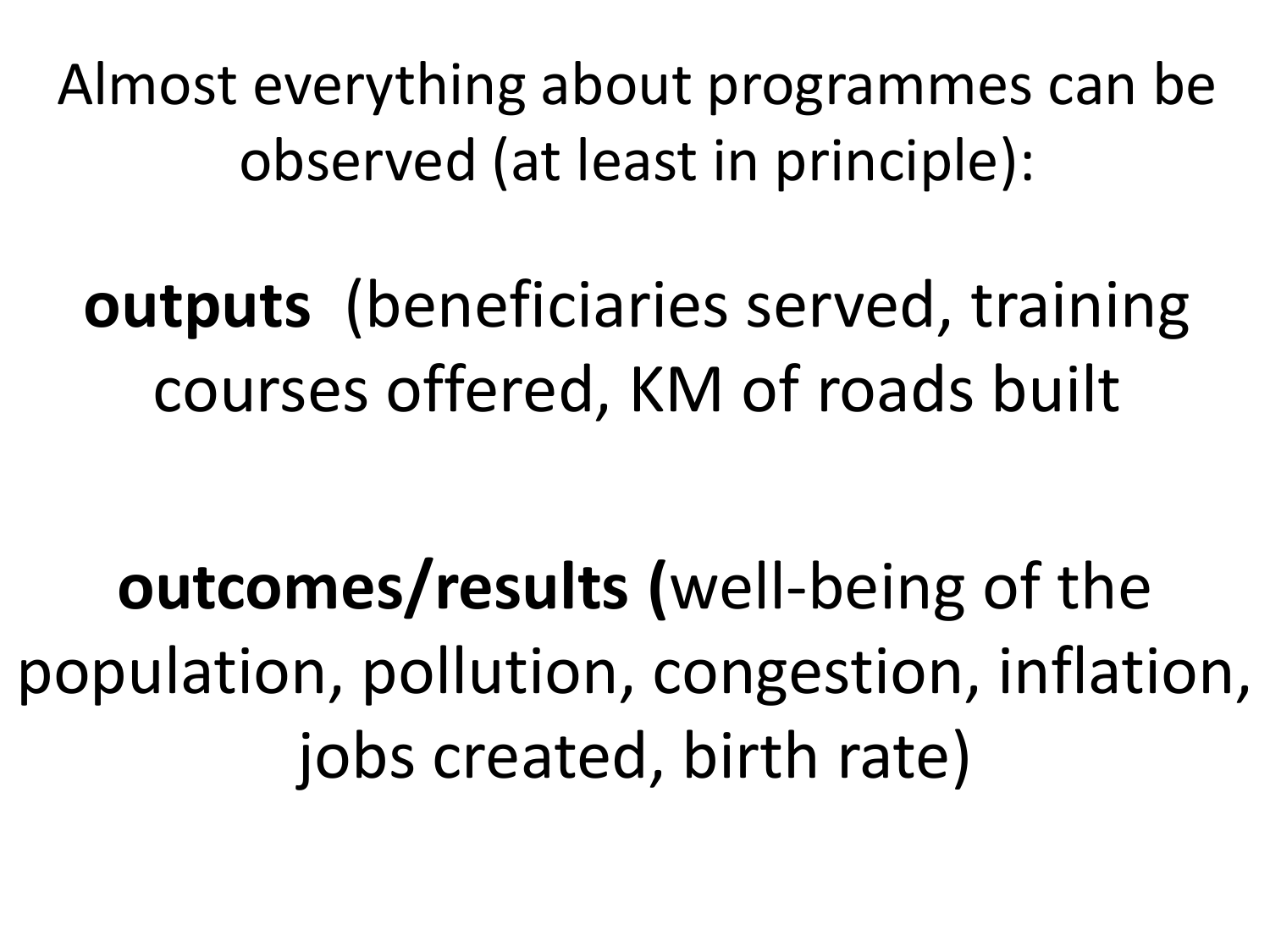Two separate worlds, two different paradigms, two ways of thinking

- Counting Realizations to be Accountable for the Billion Spent **CRABS** 
	- Testing Effective Solutions to Problems TESP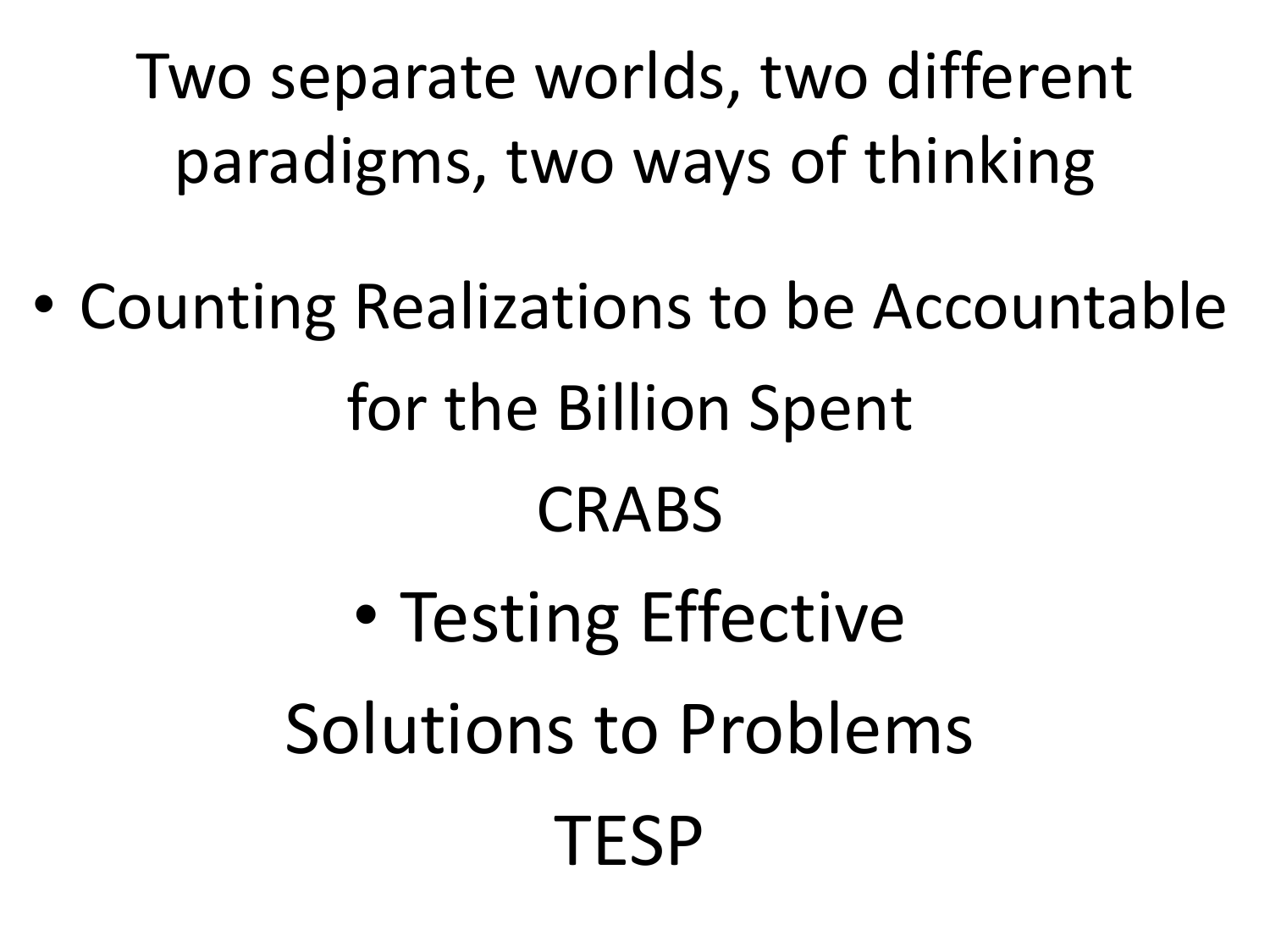## In a CRABS world EVALUATIONS COUNT THINGS DONE

(MONEY ABSORBED,

PROJECTS COMPLETED

CLIENTS SERVED)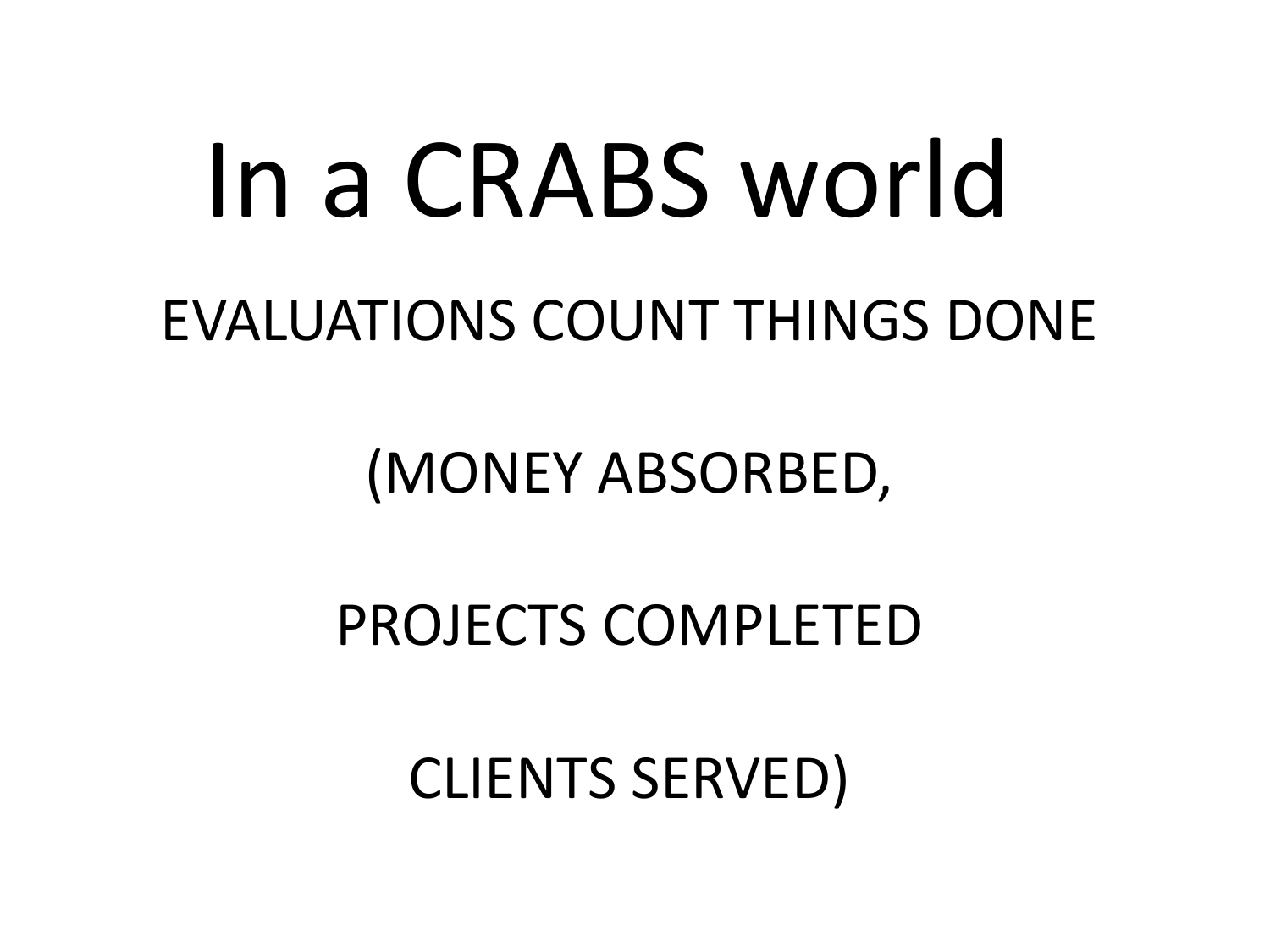## In a TESP world

#### YOU CARE MOST ABOUT WHAT WOULD HAVE HAPPENED ANYWAY

WHAT IS LEFT (IF ANY) IS THE IMPACTS THAT YOU ARE TRYING TO FIND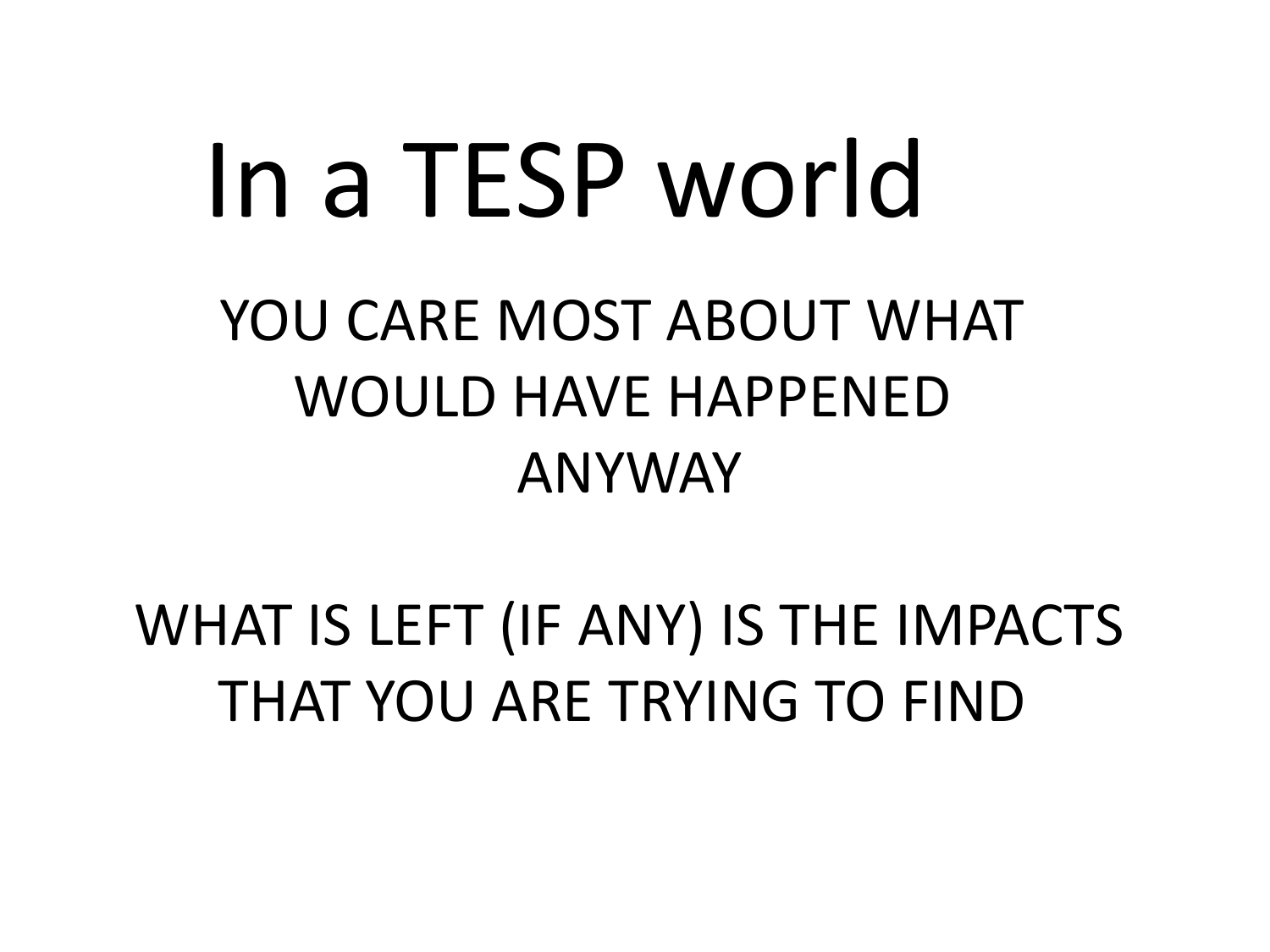To measure impacts, it is not enough to "count" something, or compare results with targets, or to check progress from baseline

# It is necessary to deal with causality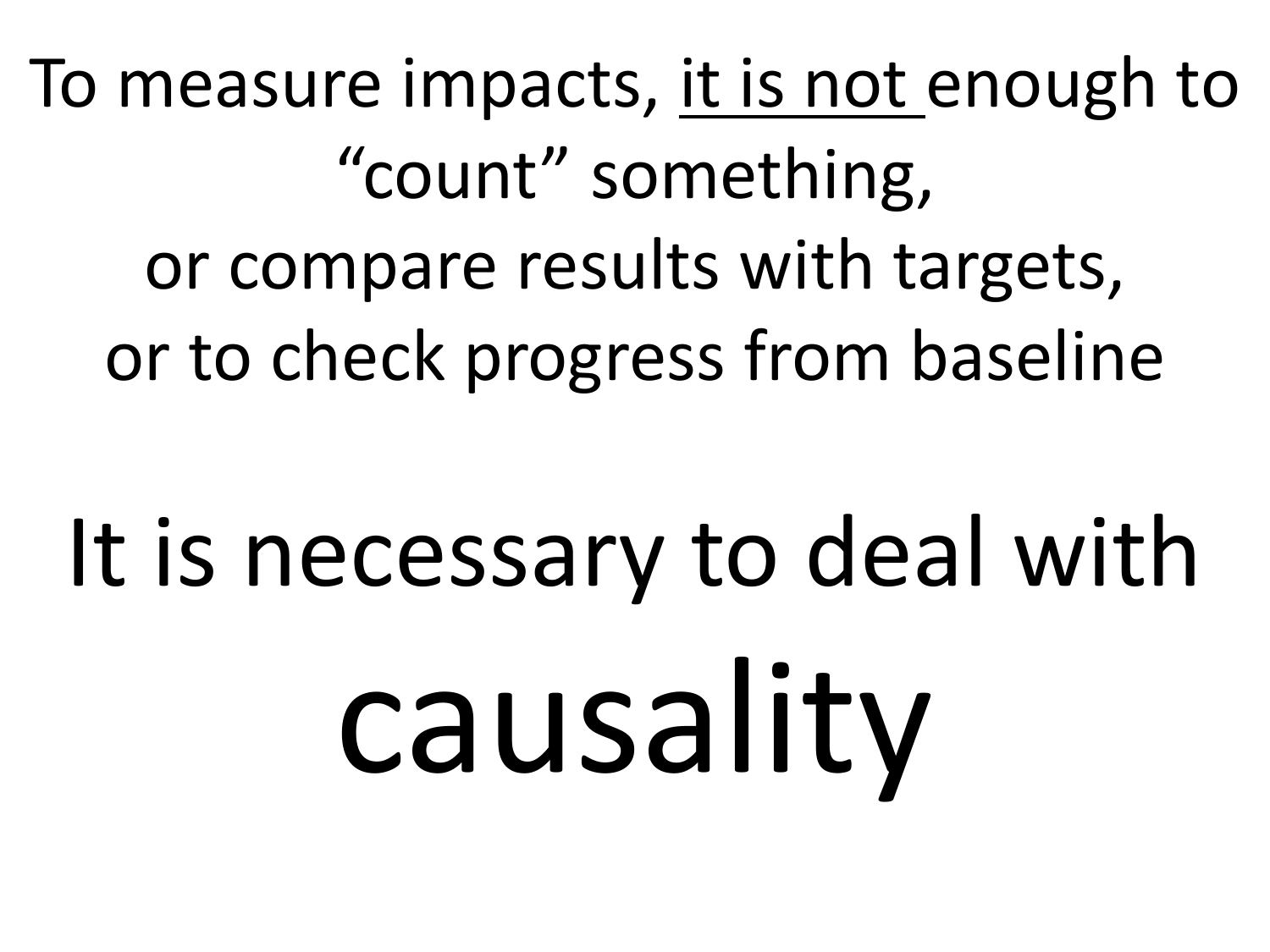We would like make you to understand why "causality" is relevant to public policy and why the "counterfactual approach" is one of the most rigorous ways to deal with it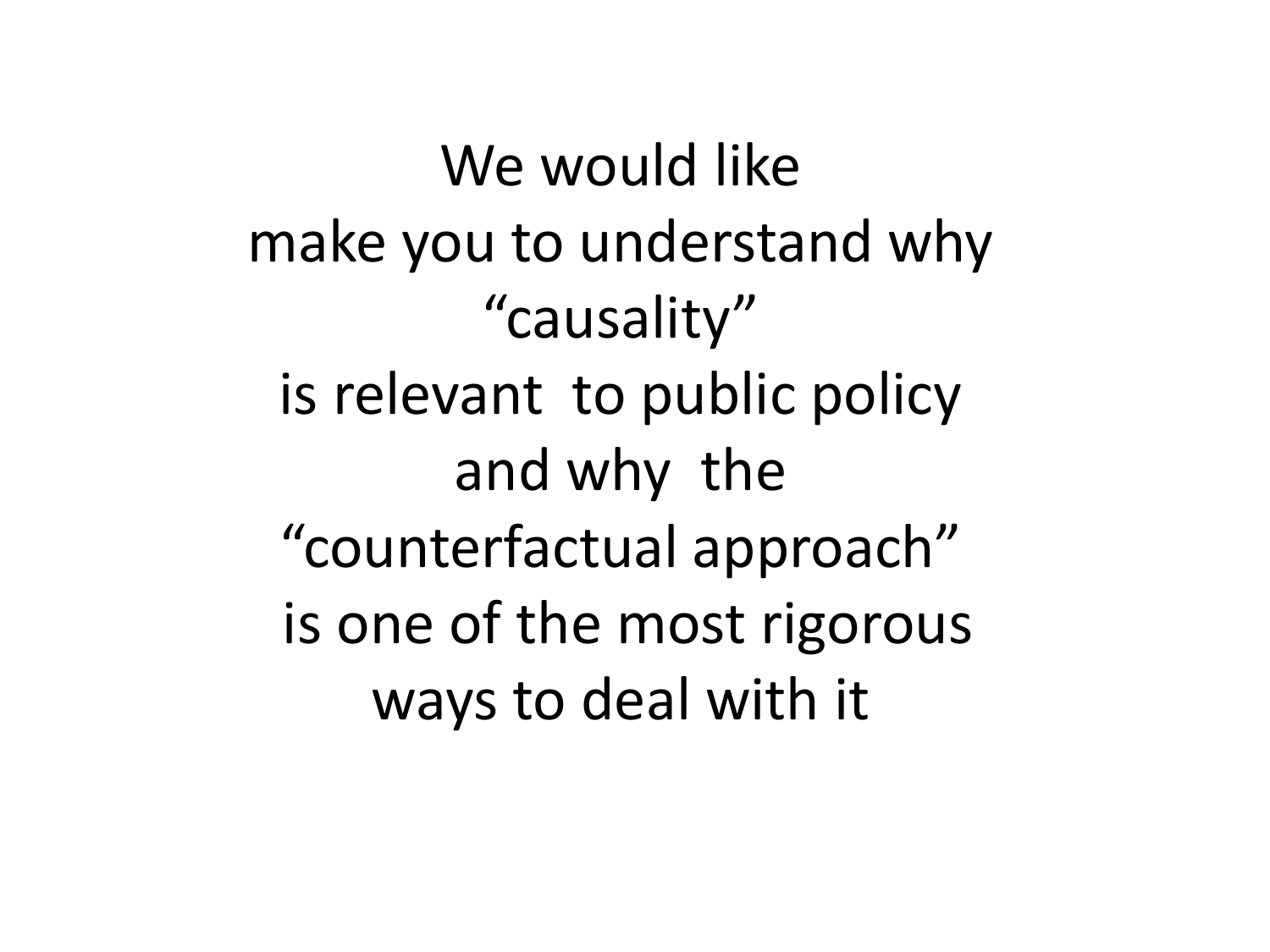#### Here we are dealing with a **special but important case**

of application of causality is when the "cause" is a **policy** trying to have an "effect" (even a small one) on a collective **problem**

Let's make this point clear:

the "cause" is a policy that tries to marginally modify ("have an effect") a problem (a condition, a behavior), which can have a million "causes", and also be the "cause" of other (wanted and unwanted ) "effects"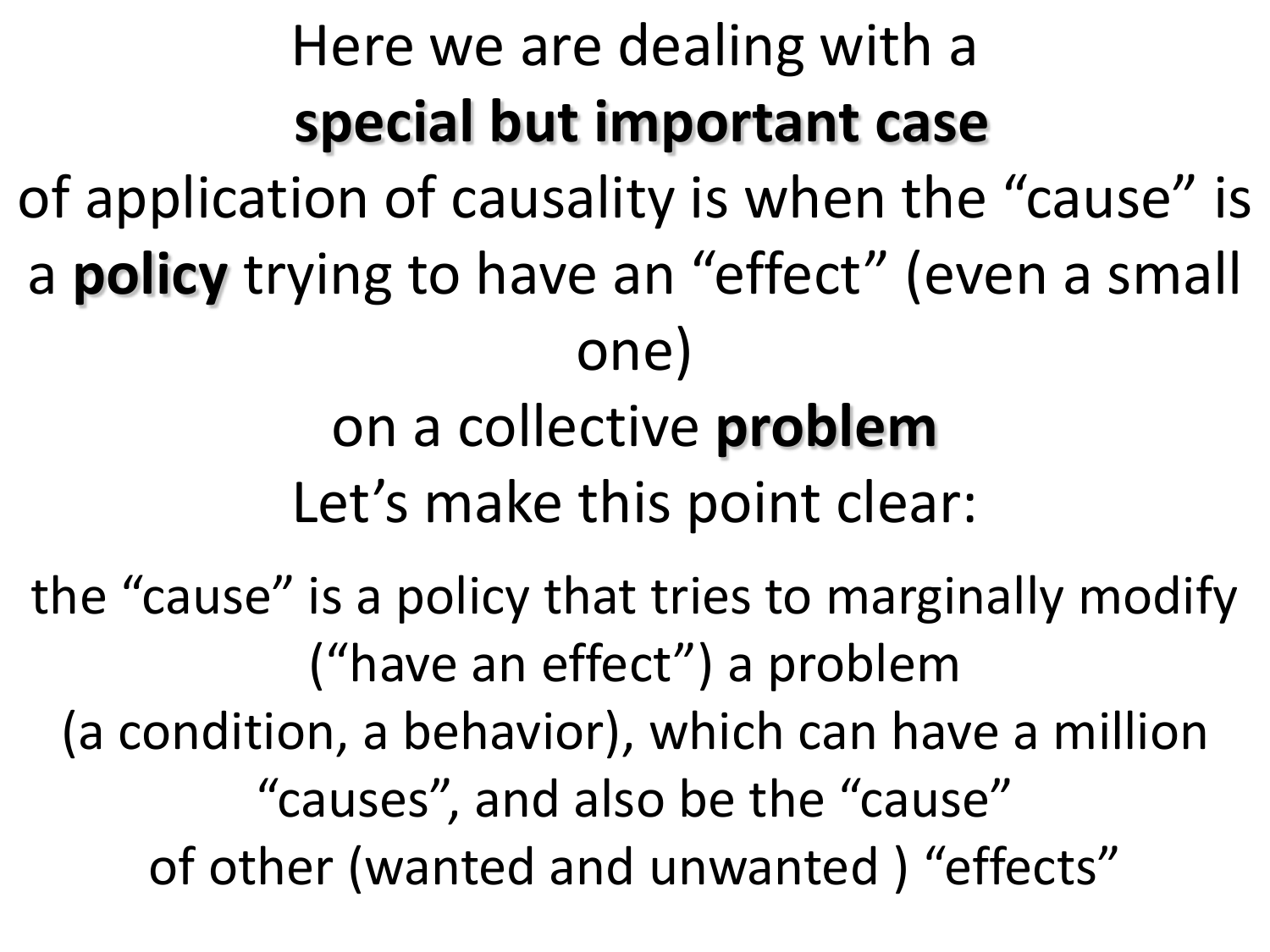Our goal is not understand every cause of the problem, nor we want to capture all possible effects of the policy

All we want is to understand whether a given policy (=an uncertain solution to a problem) does have enough of the intended effects to justify the use of resources

EFFECT SIZE IS CRUCIAL, NOT JUST P-VALUES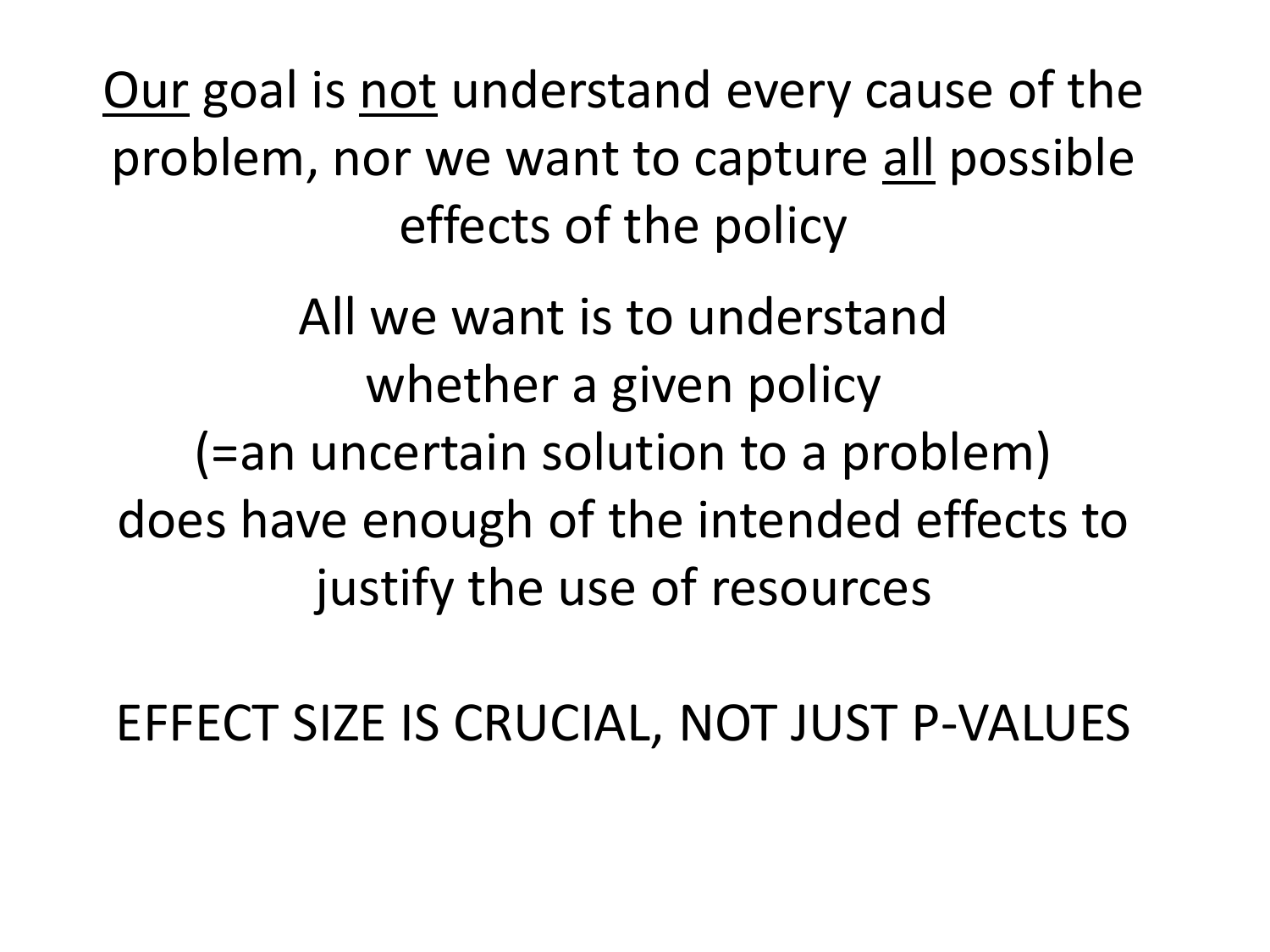Our goal is to know whether the policy was worth the money we spent on it We need to learn which part of the observed change are attributable to(=caused by) the policy not enough to know "money was spent" not enough to know "activities were done" not enough to know "changes took place"

chess causality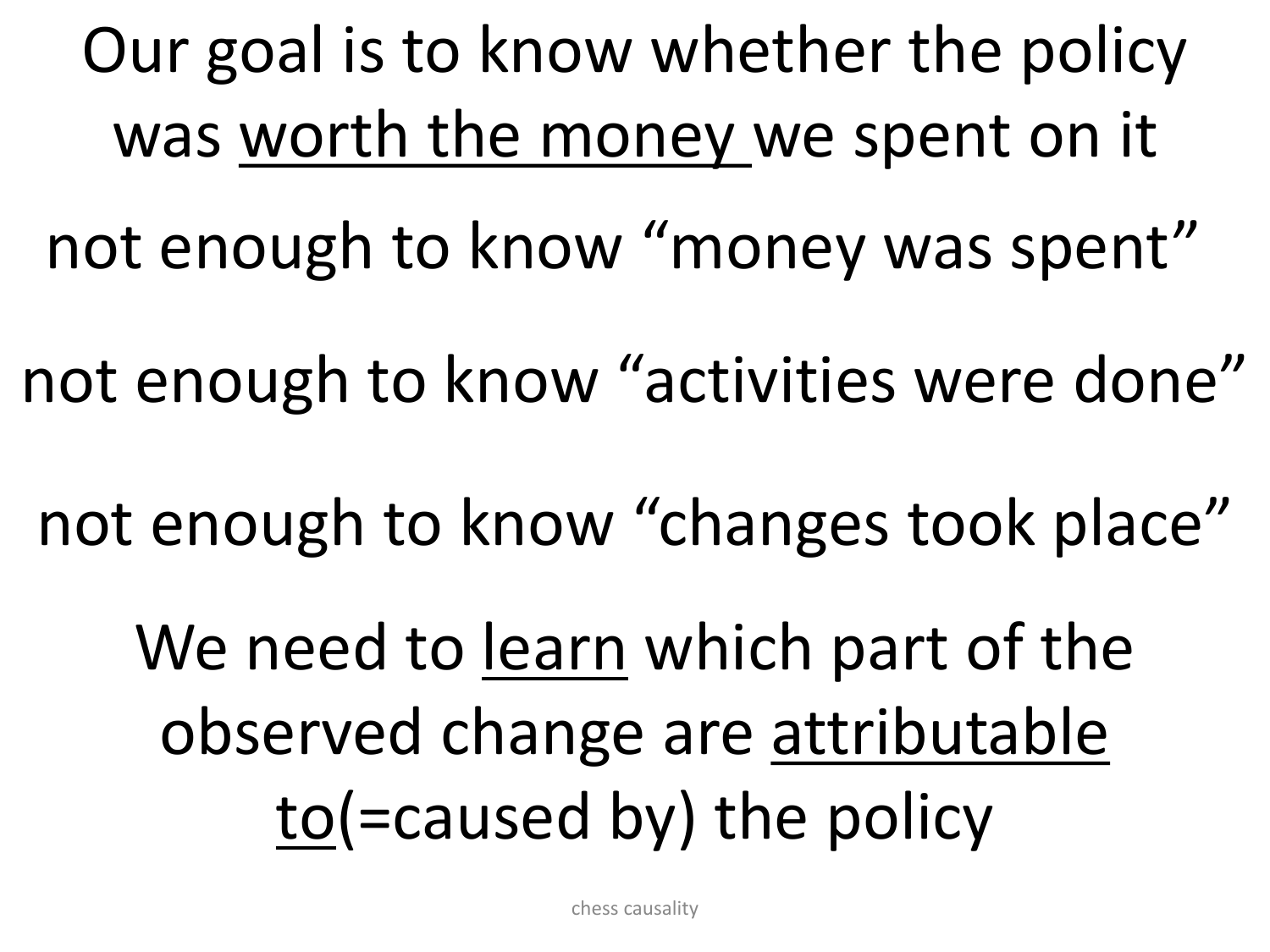#### Not just what was produced and what changed, but whether policy caused the change

#### AND ITS SIZE!

chess causality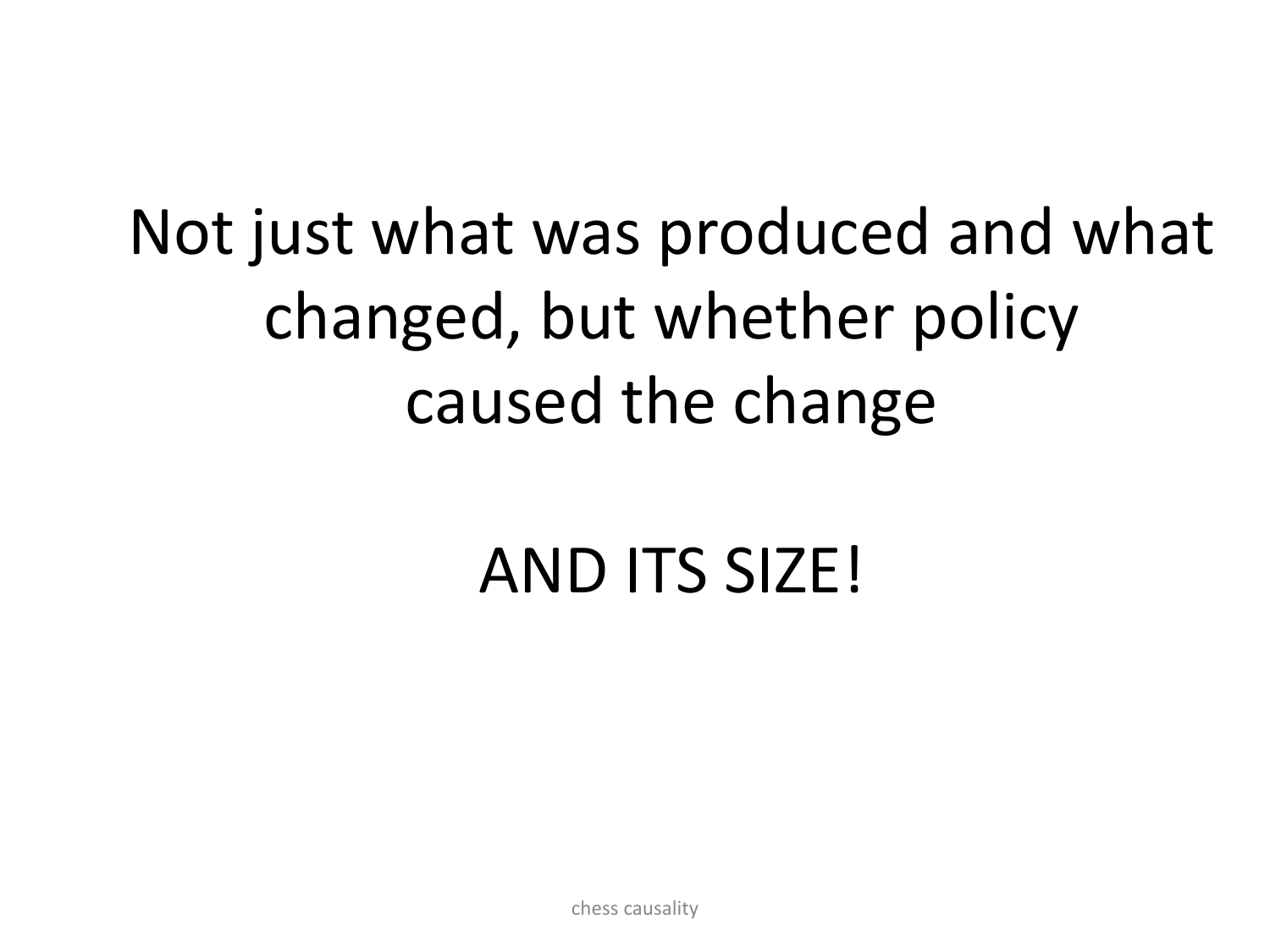## An example of a widely used policy:

# Giving grants to private enterprises to invest or to innovate. Is this an effective use of the money?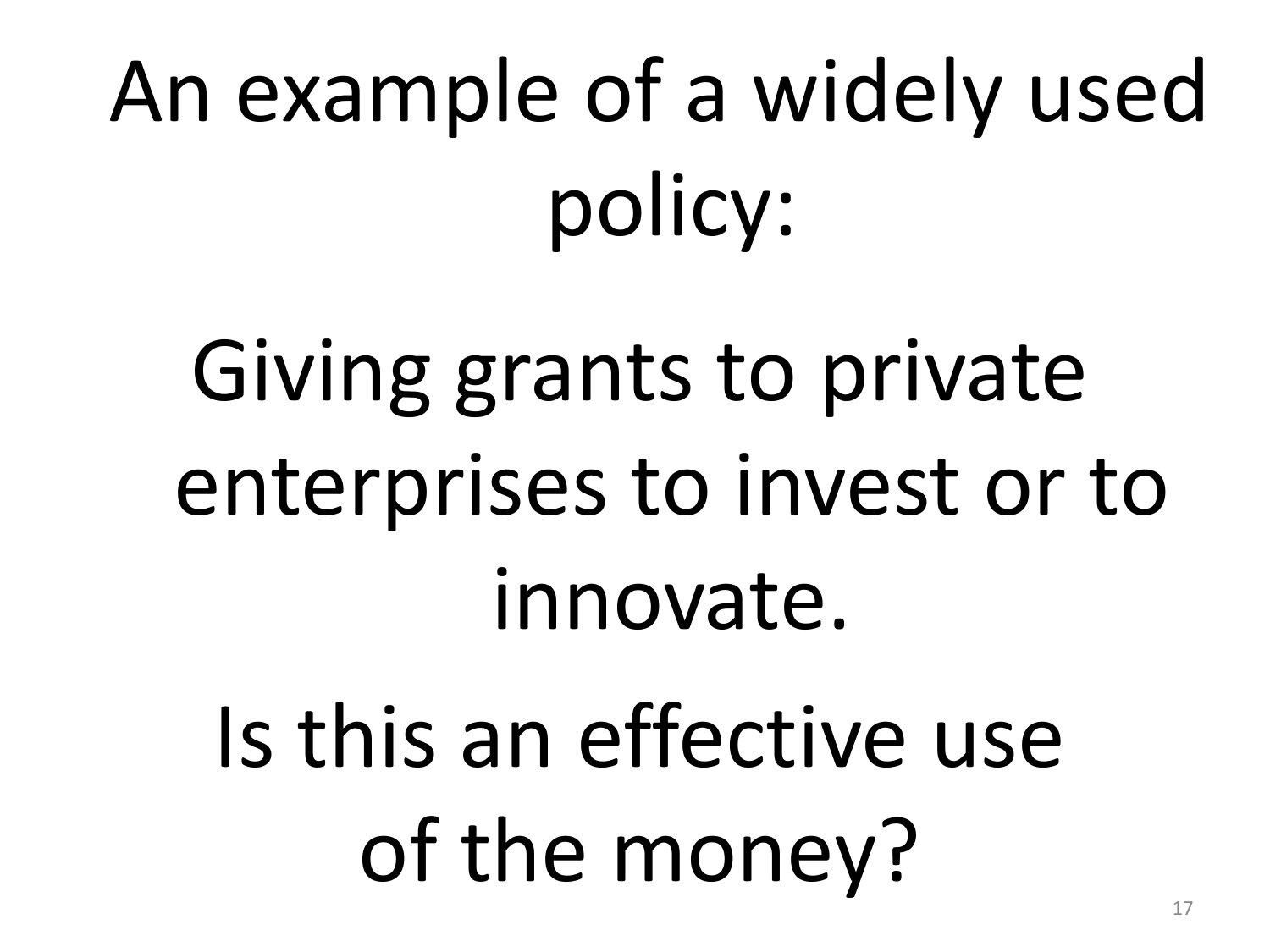Is it enough to compare firms who get the subsidy and those who do not even apply for the subsidy?



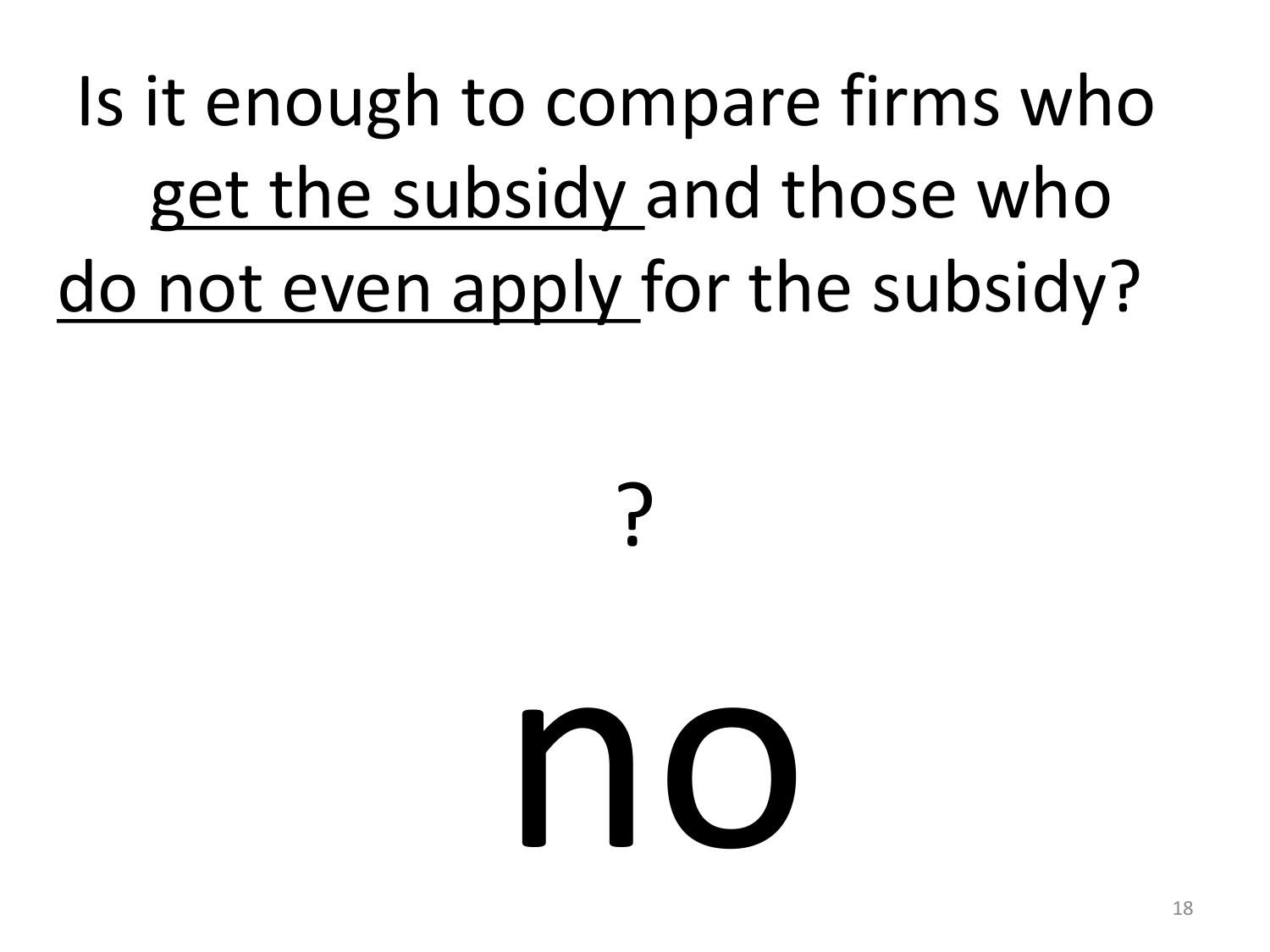Is it enough to compare firms before they get the subsidy and where they are two years later?



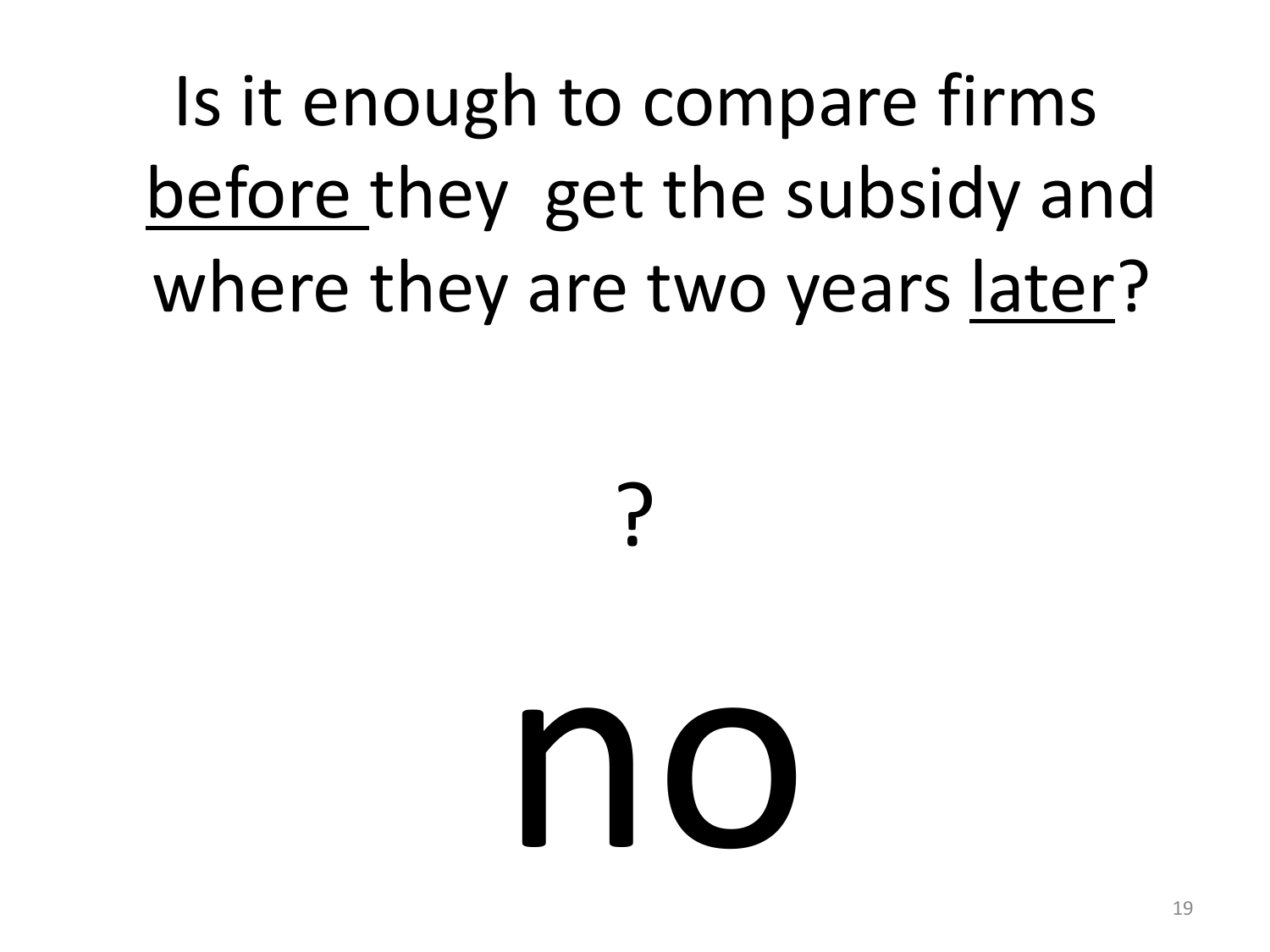#### R&D EXPENDITURES AMONG THE FIRMS RECEIVING GRANTS

|                        | <b>AVERAGE</b> | N    |
|------------------------|----------------|------|
| <b>PRE</b>             | 65.000         | 2400 |
| <b>POST</b>            | 75.000         | 2400 |
| <b>OBSERVED CHANGE</b> | 10.000         |      |

Is 10.000 the true average impact of the grant?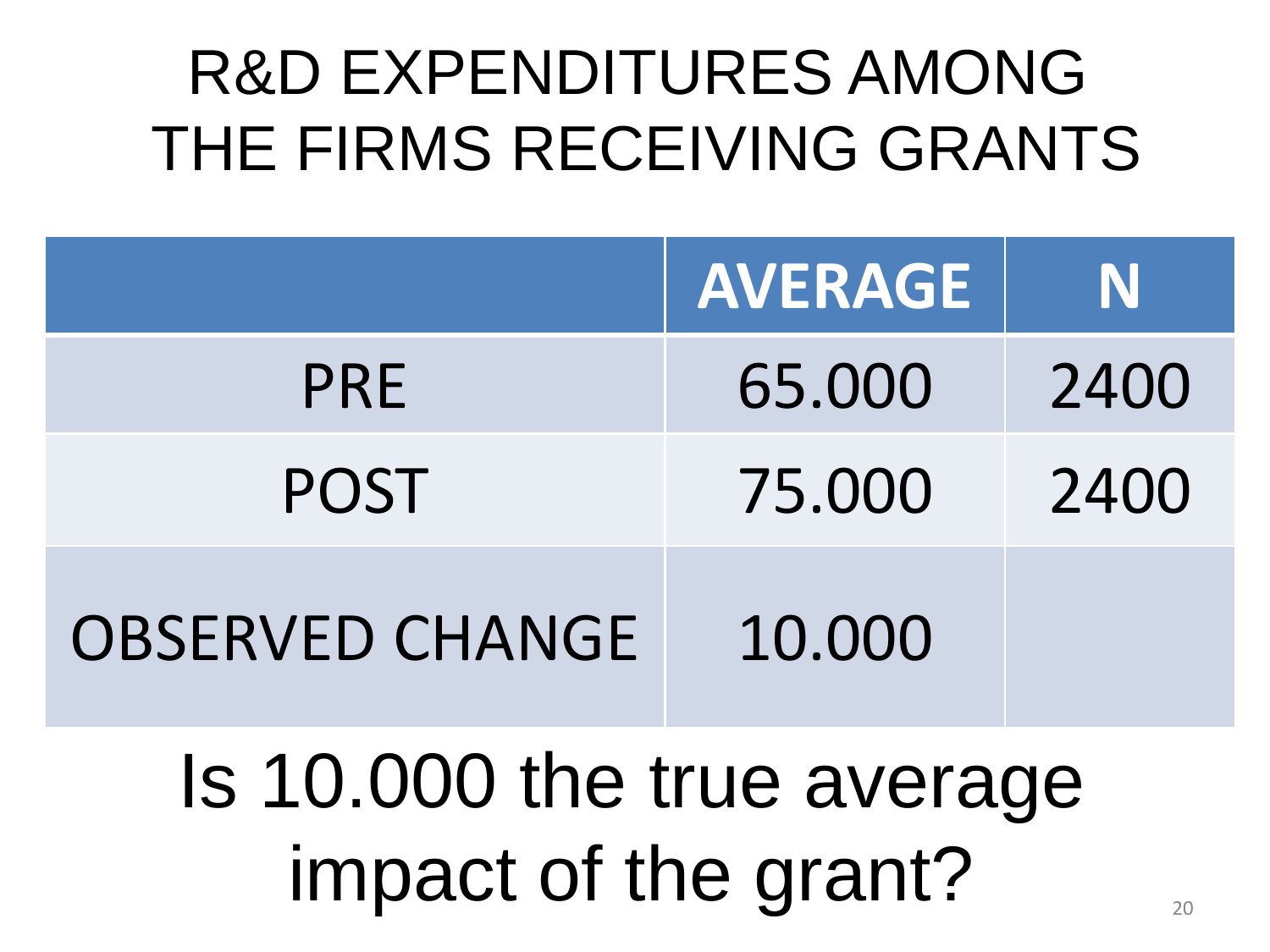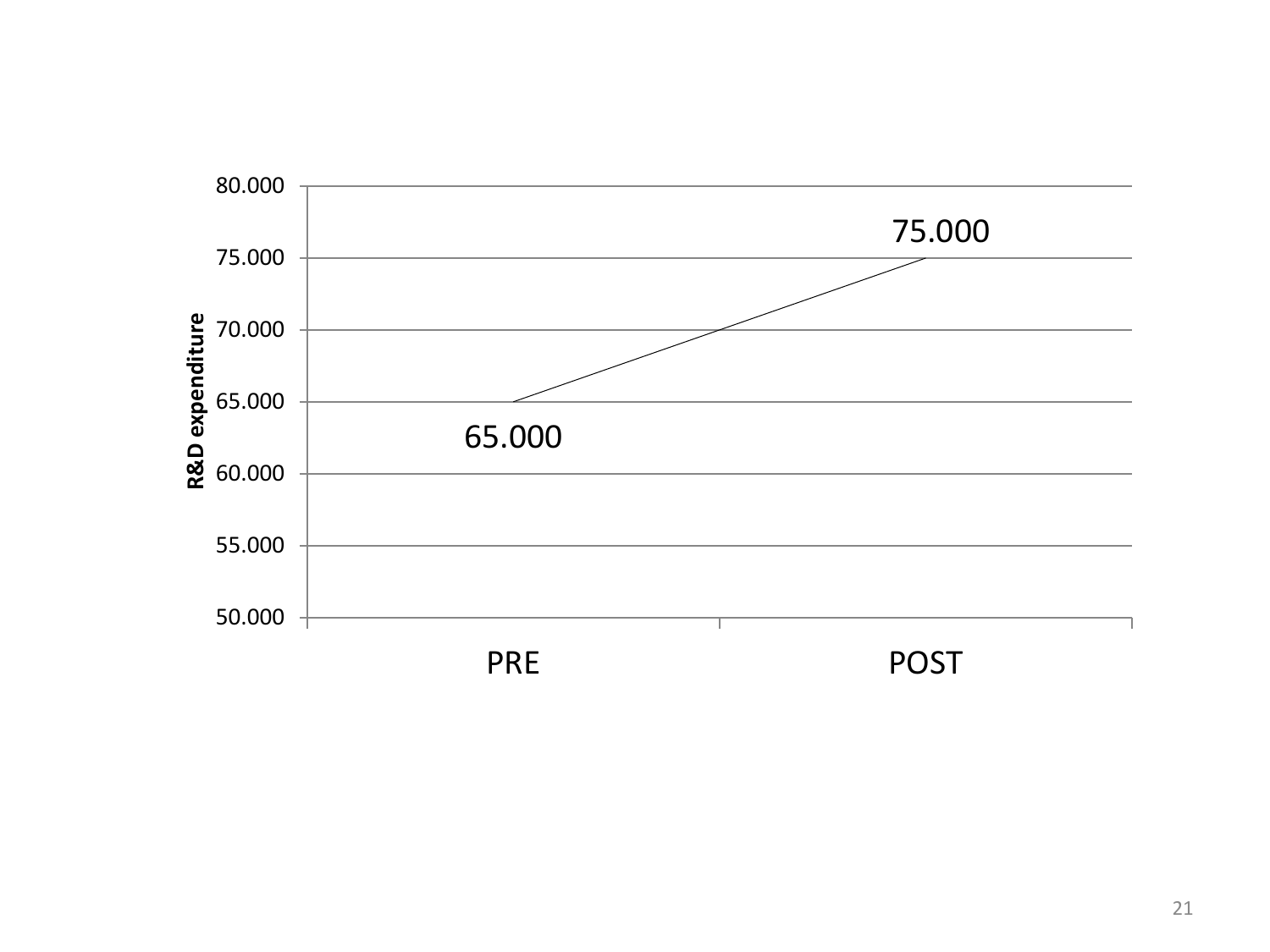

22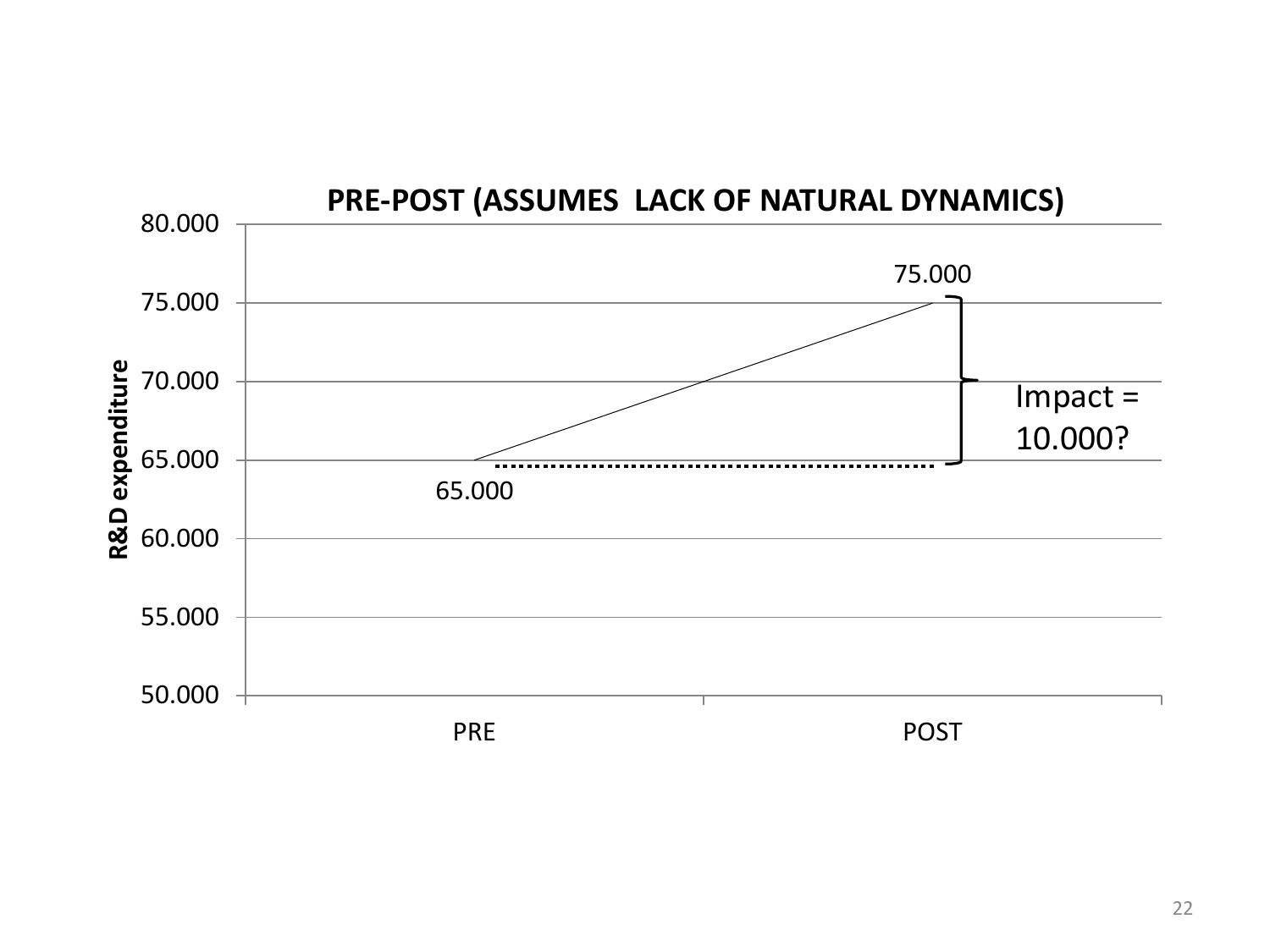# Things change over time by "**natural dynamics**"

How do we disentangle the change due to the policy from the myriad changes that would have occurred anyway?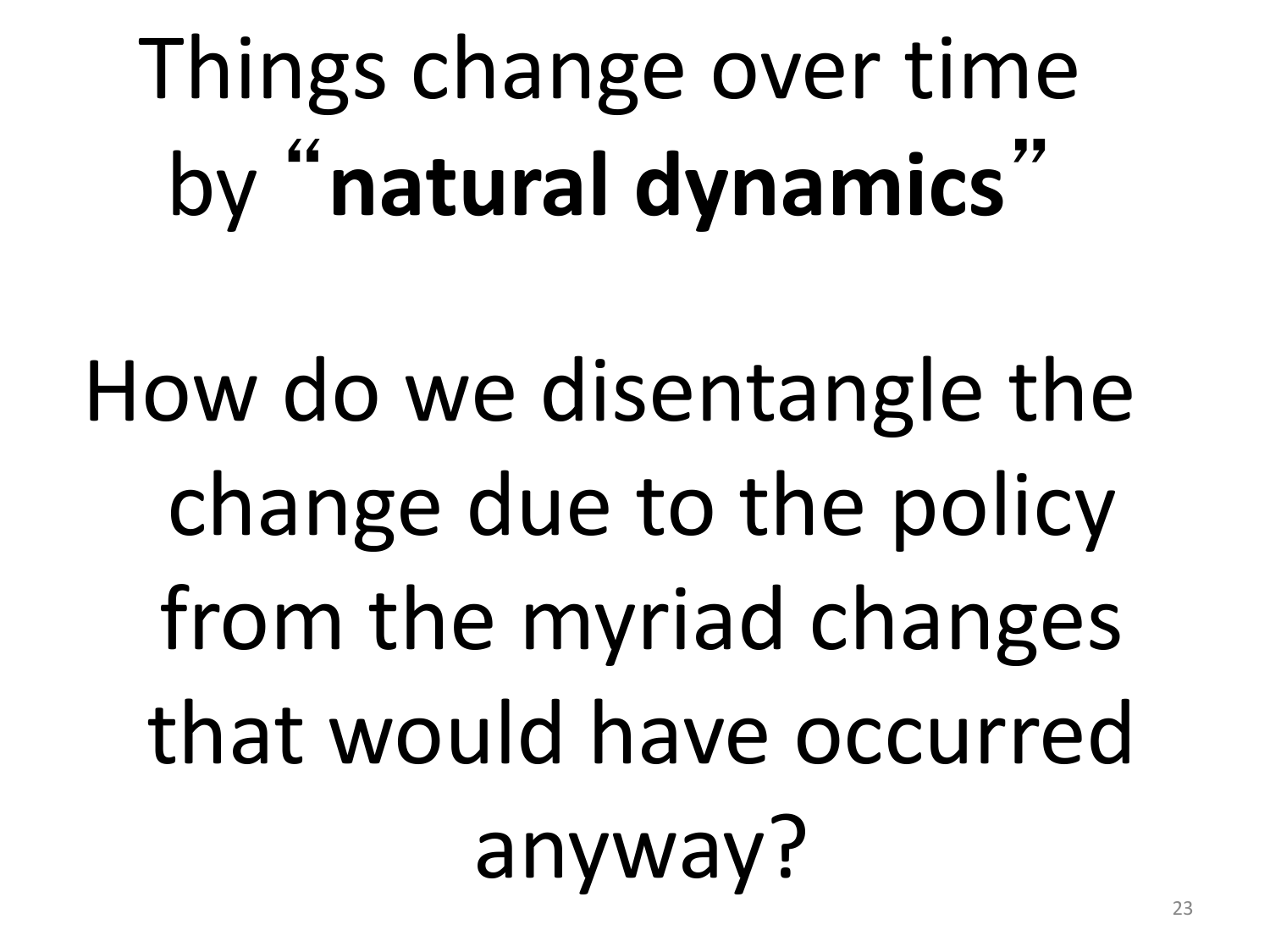#### **DIFFERENCE TREATED - NON TREATED**

|                                                   | <b>AVERAGE</b> | N    |
|---------------------------------------------------|----------------|------|
| $T=0$                                             | 60.000         | 2600 |
| $T=1$                                             | 75.000         | 2400 |
| <b>DIFFERENCE</b><br><b>TREATED - NON TREATED</b> | $+15.000$      |      |

## IS 15.000 THE TRUE IMPACT OF THE POLICY?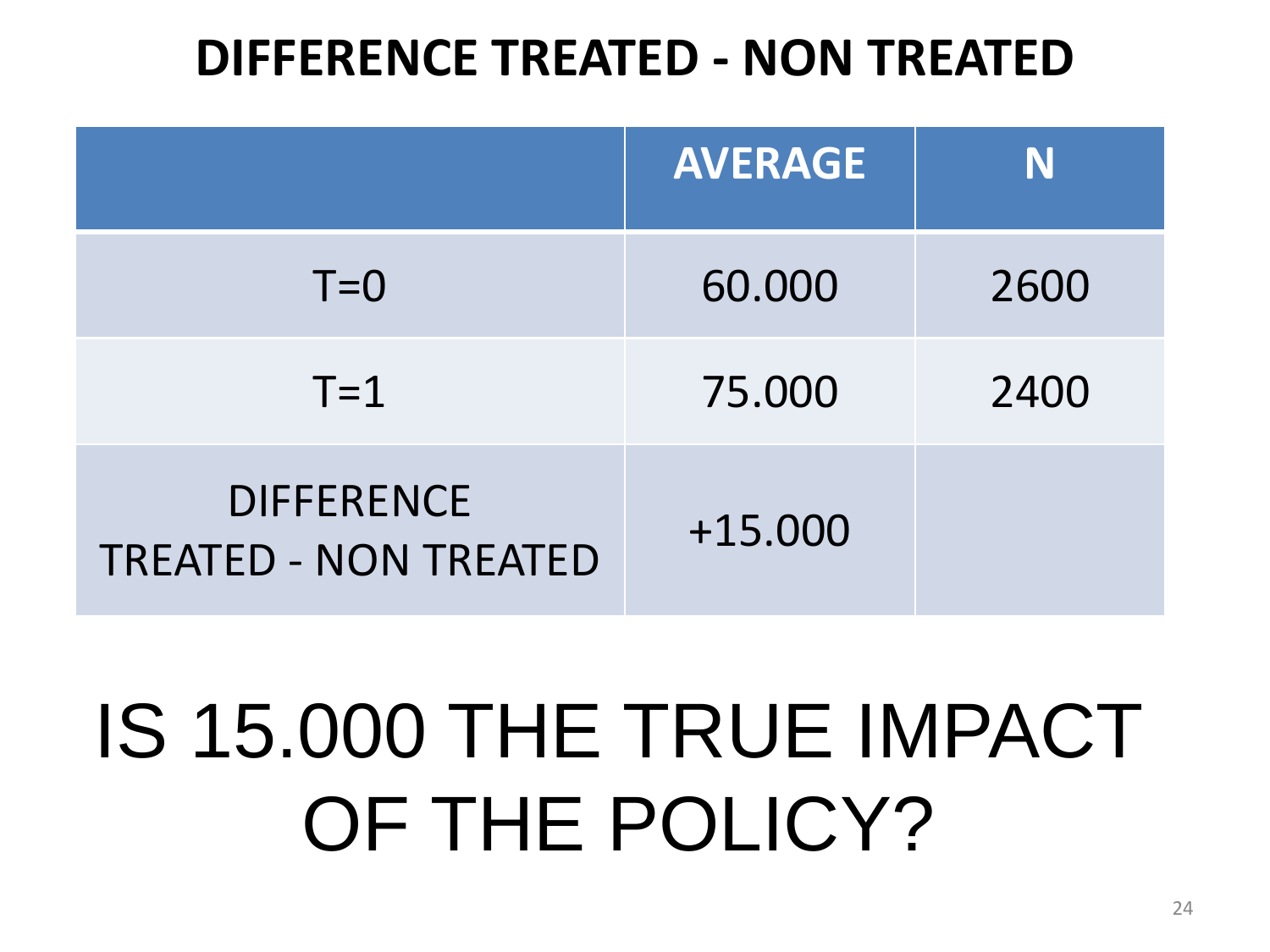#### **WITH-WITHOUT**

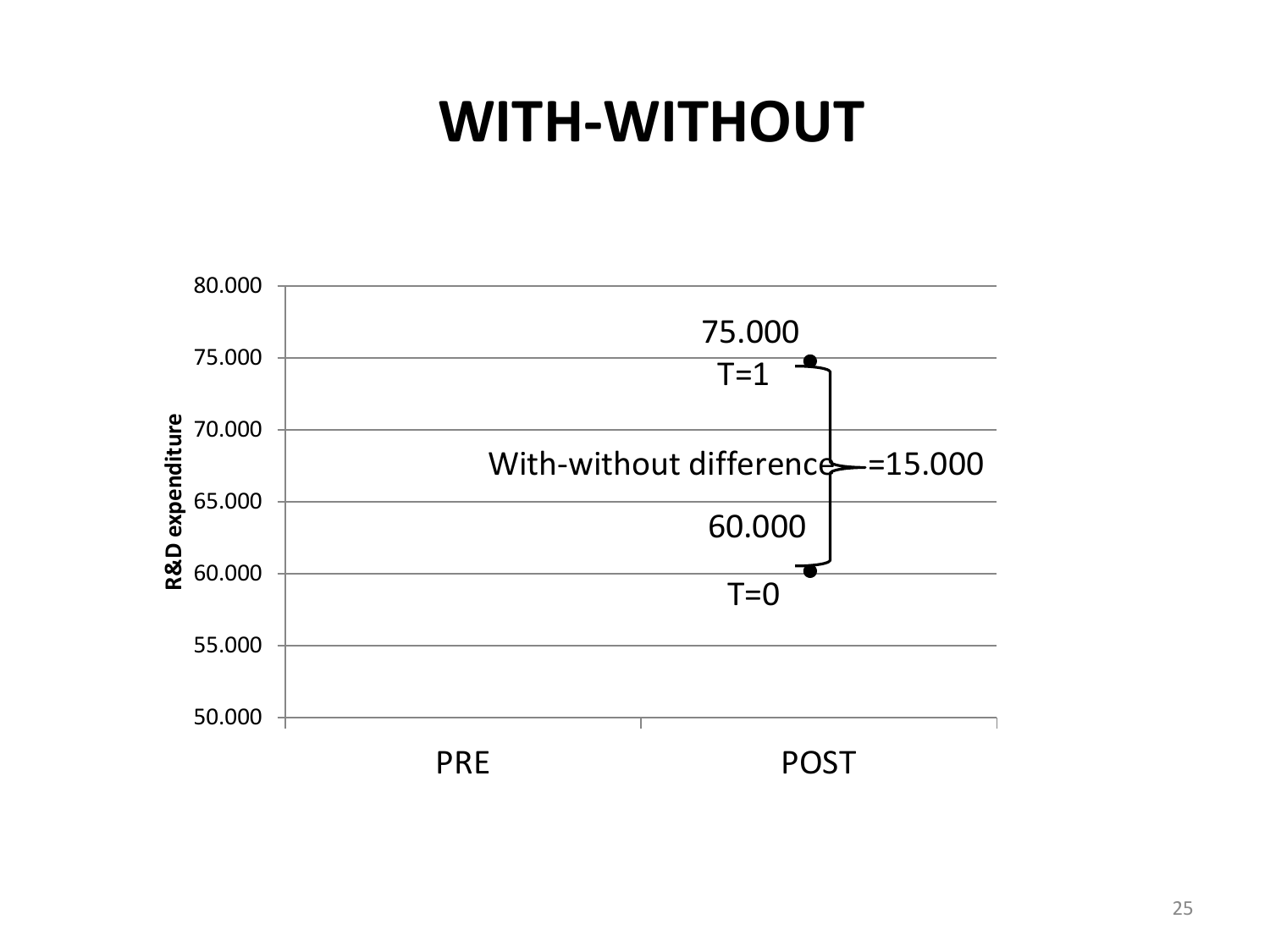chess causality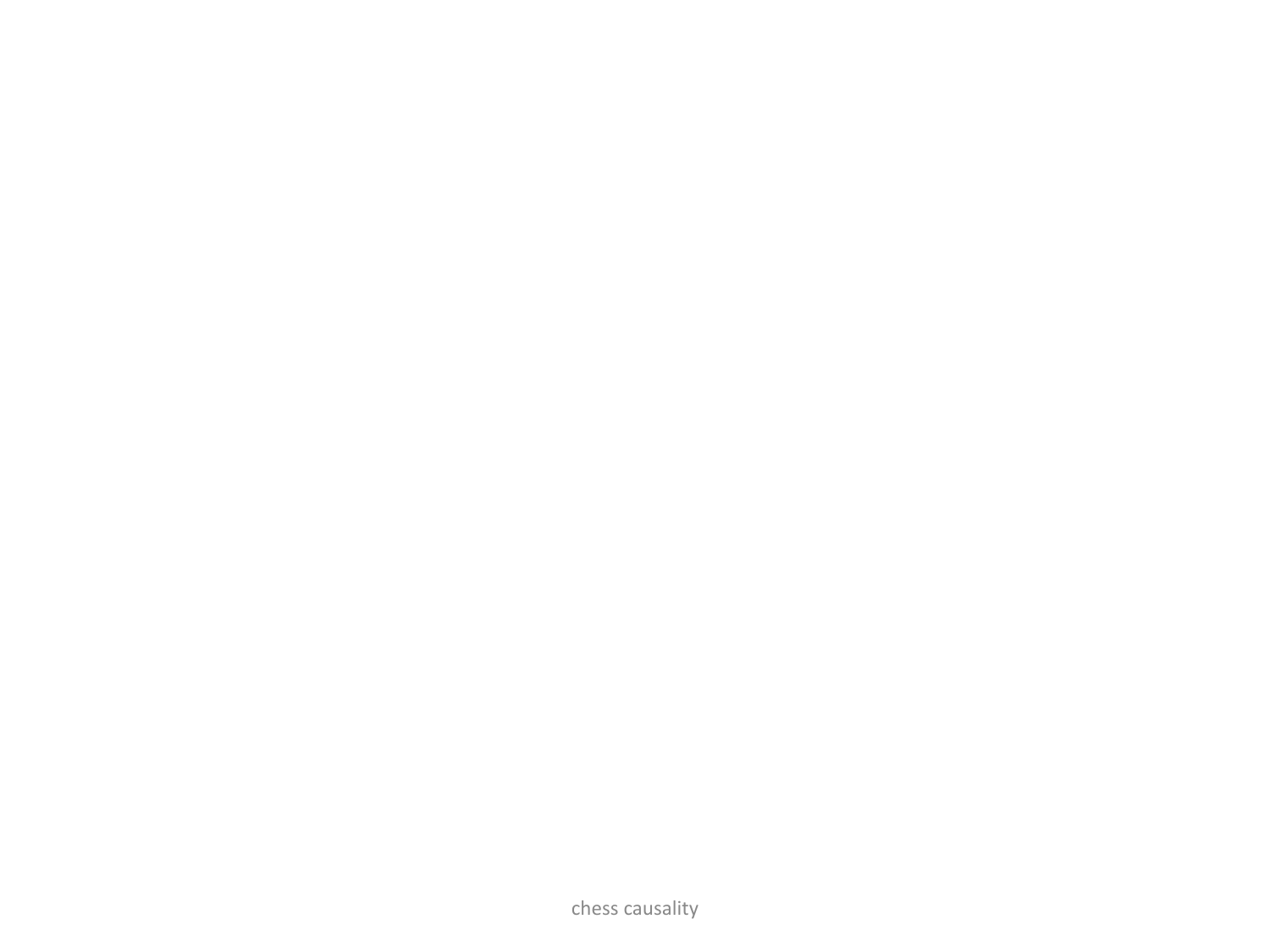Is it reasonable to state that All the difference observed in the Two group of enterprises is DUE to the policy? How do we disentangle the difference due to the policy from the pre-existing differences? Also called selection bias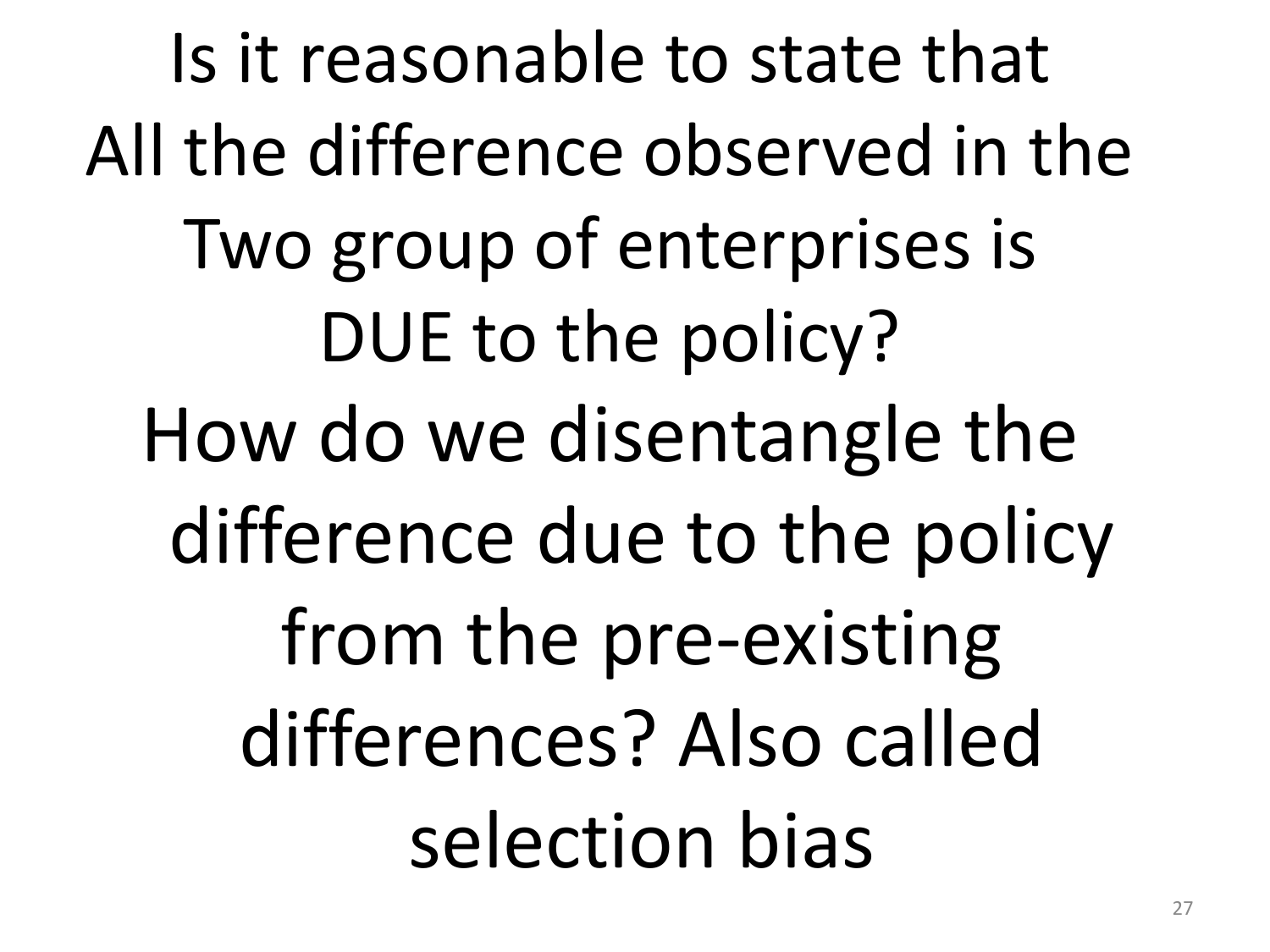### LET US SAY THAT We cannot use experiments with firms, for political-practical reasons

### There are many non-experimental counterfactual methods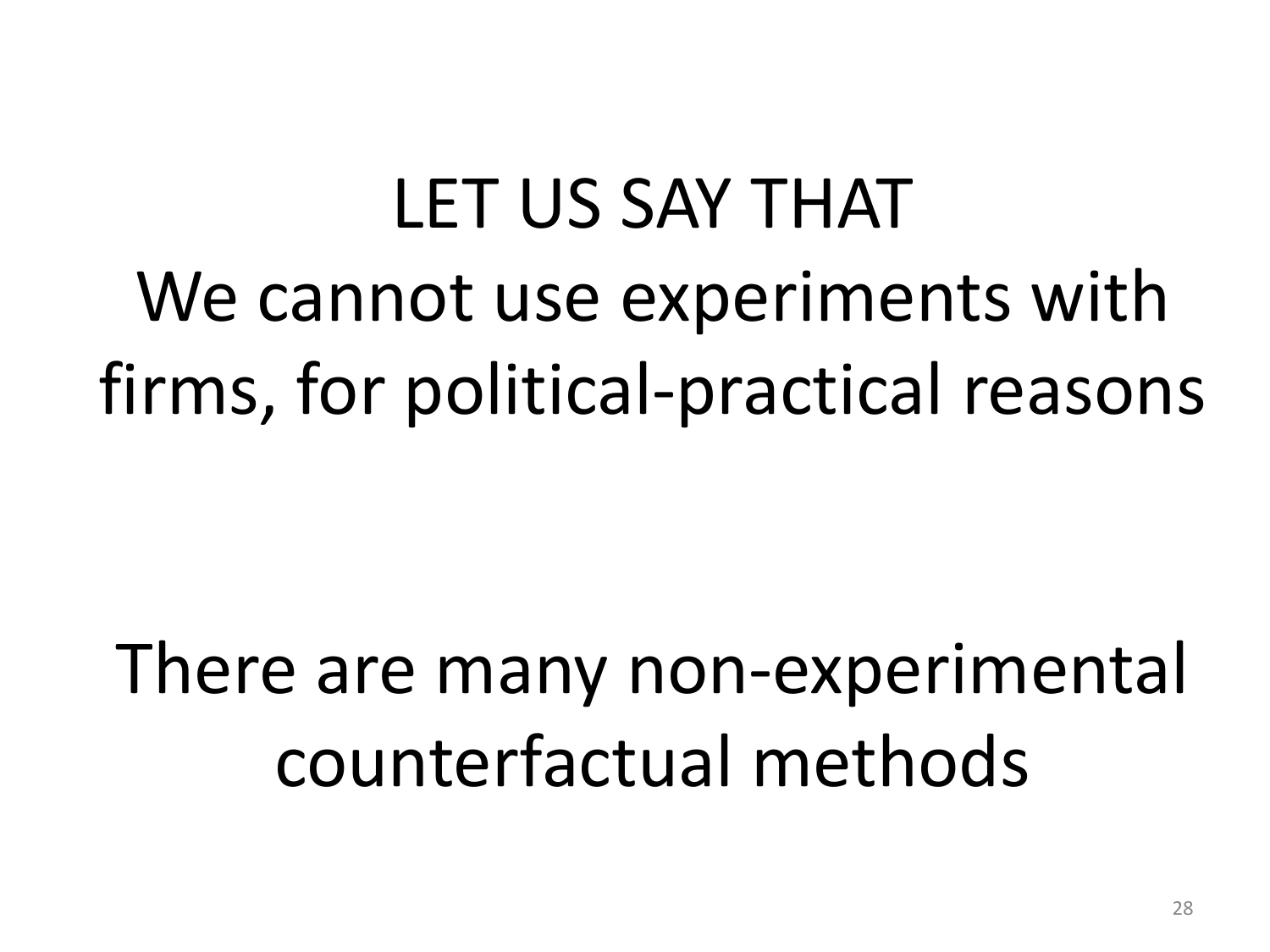## WE PROVIDE WITH A TOTALLY STYLIZED EXAMPLE, INSPIRED BY THE FIRM SUPPORT PROGRAMME YOU USED YESTERDAY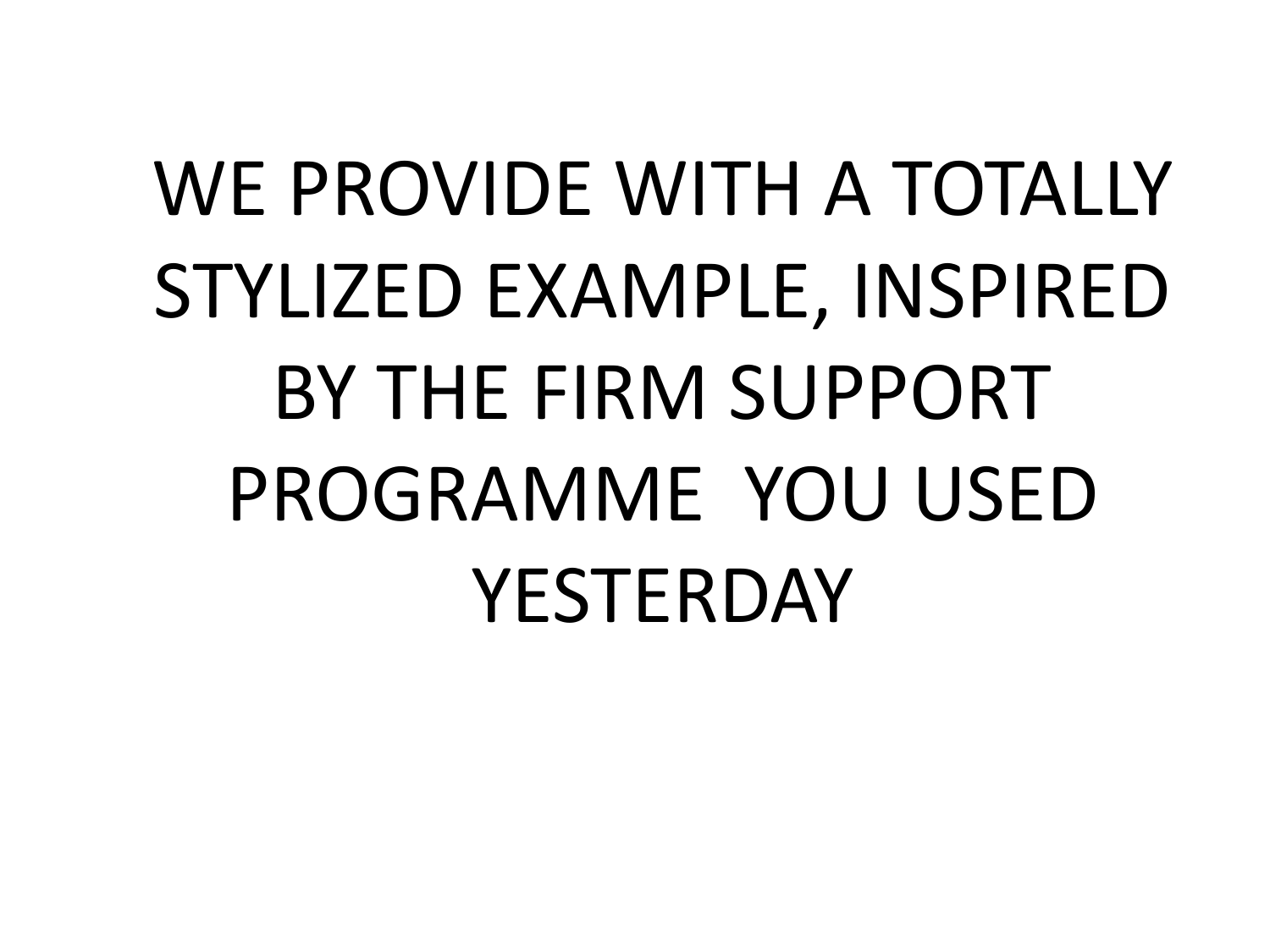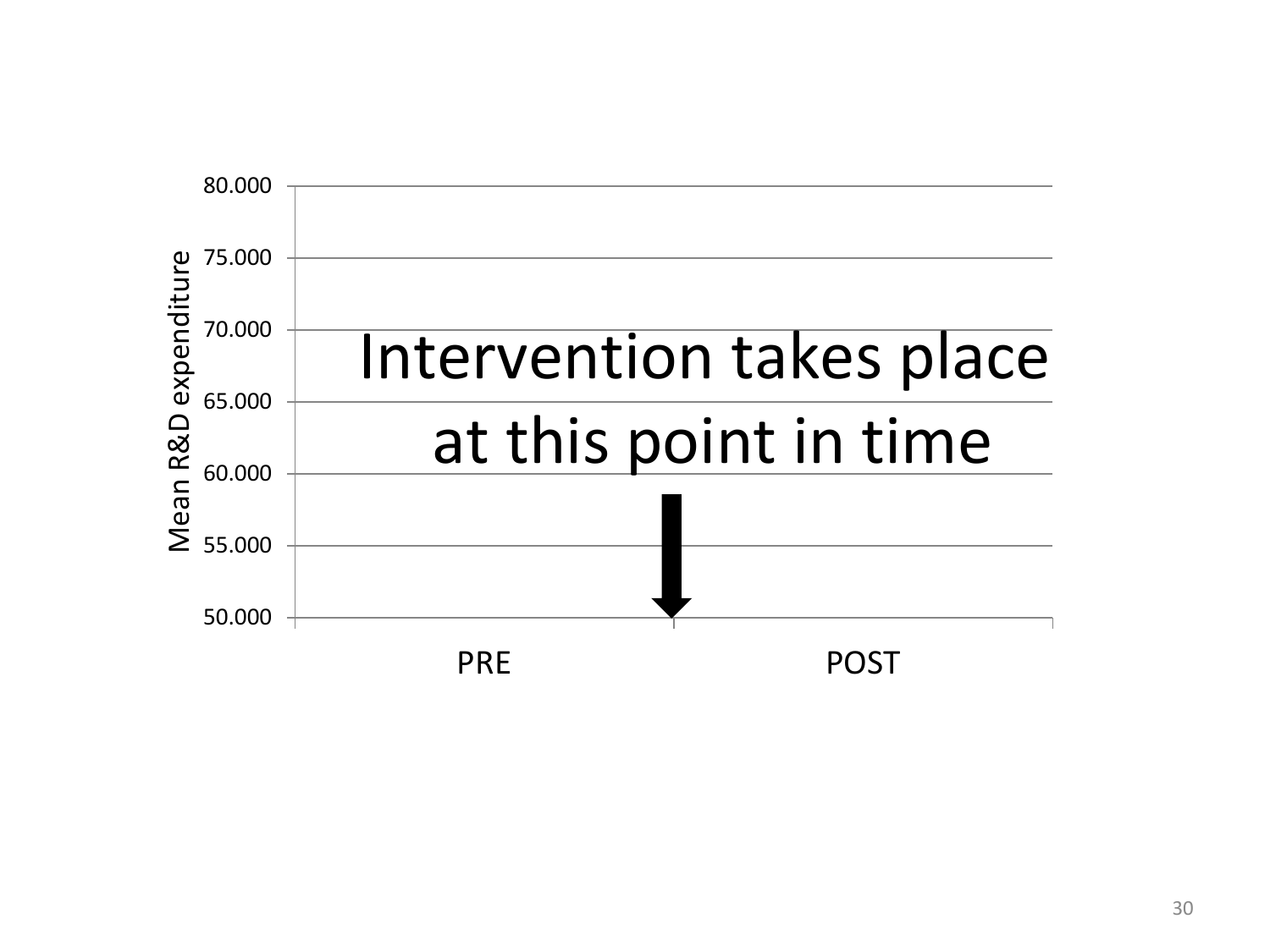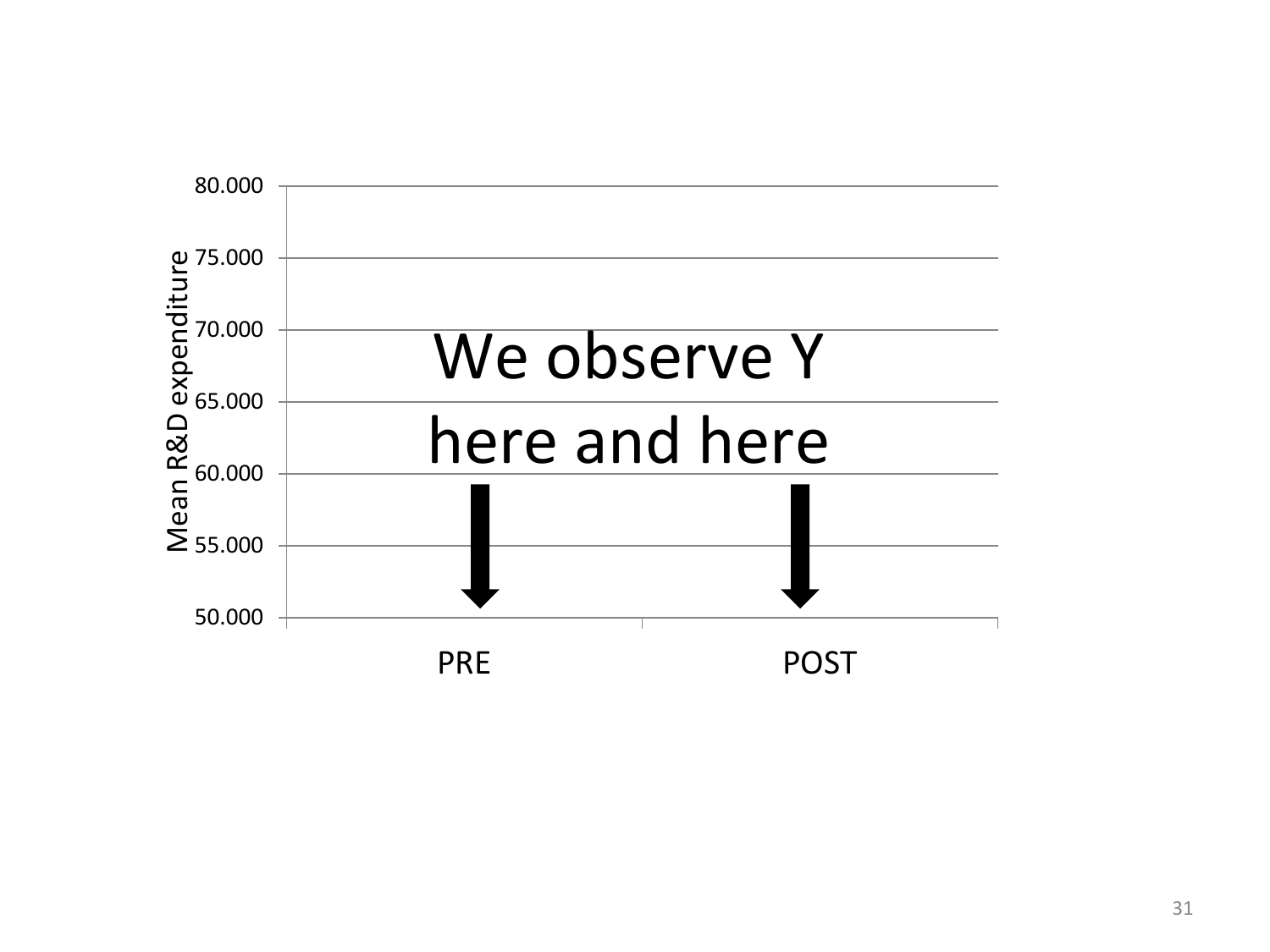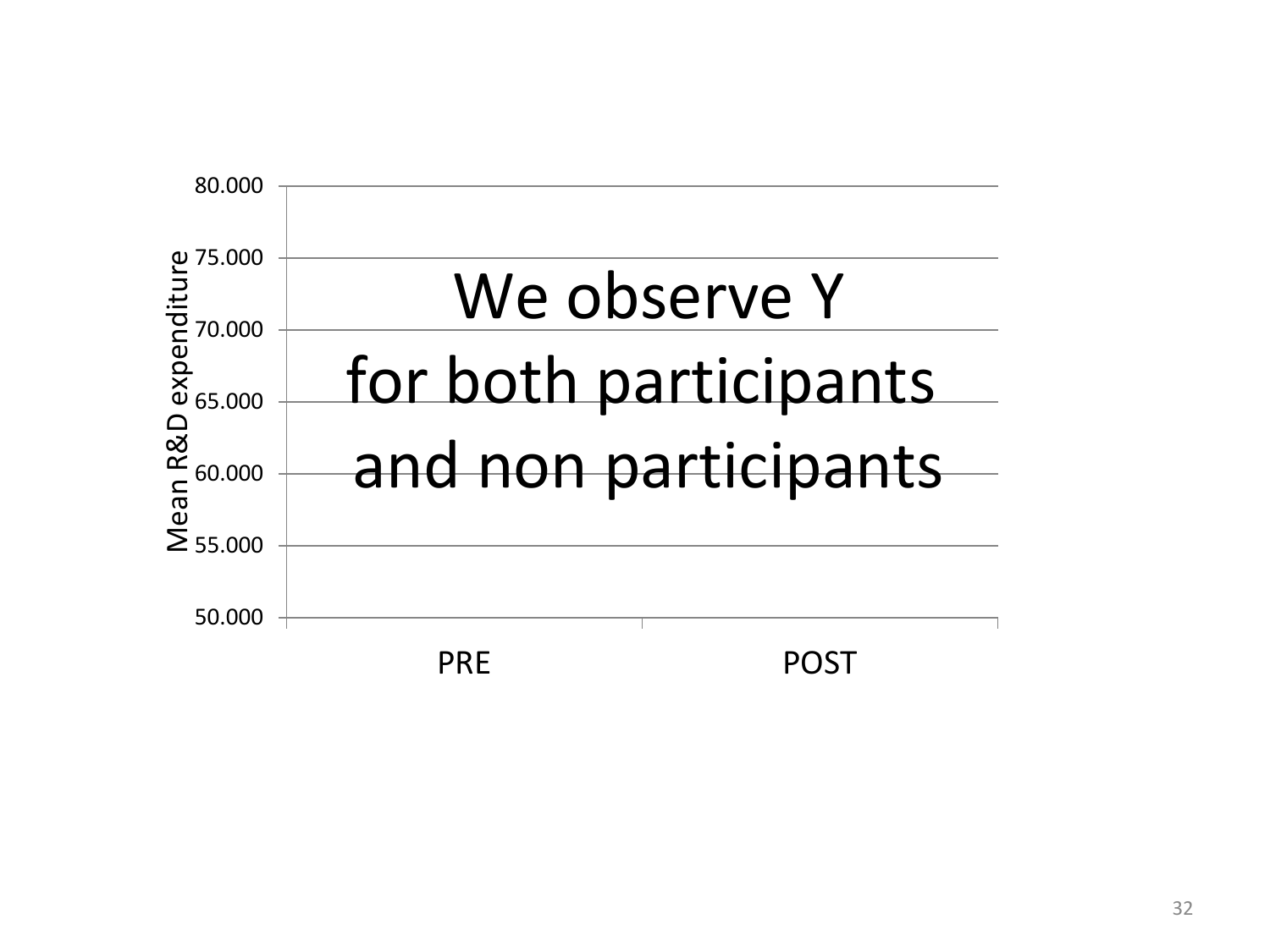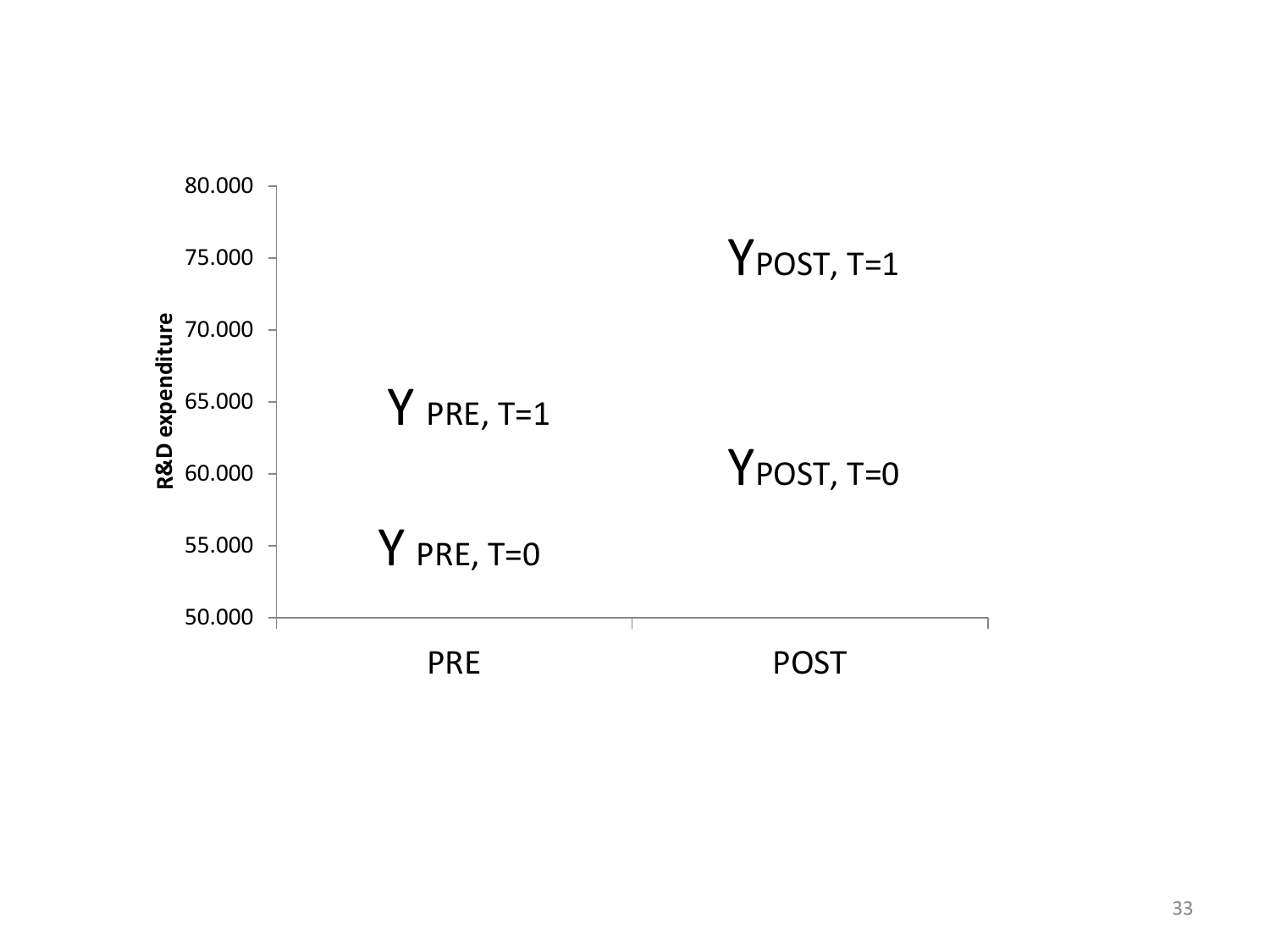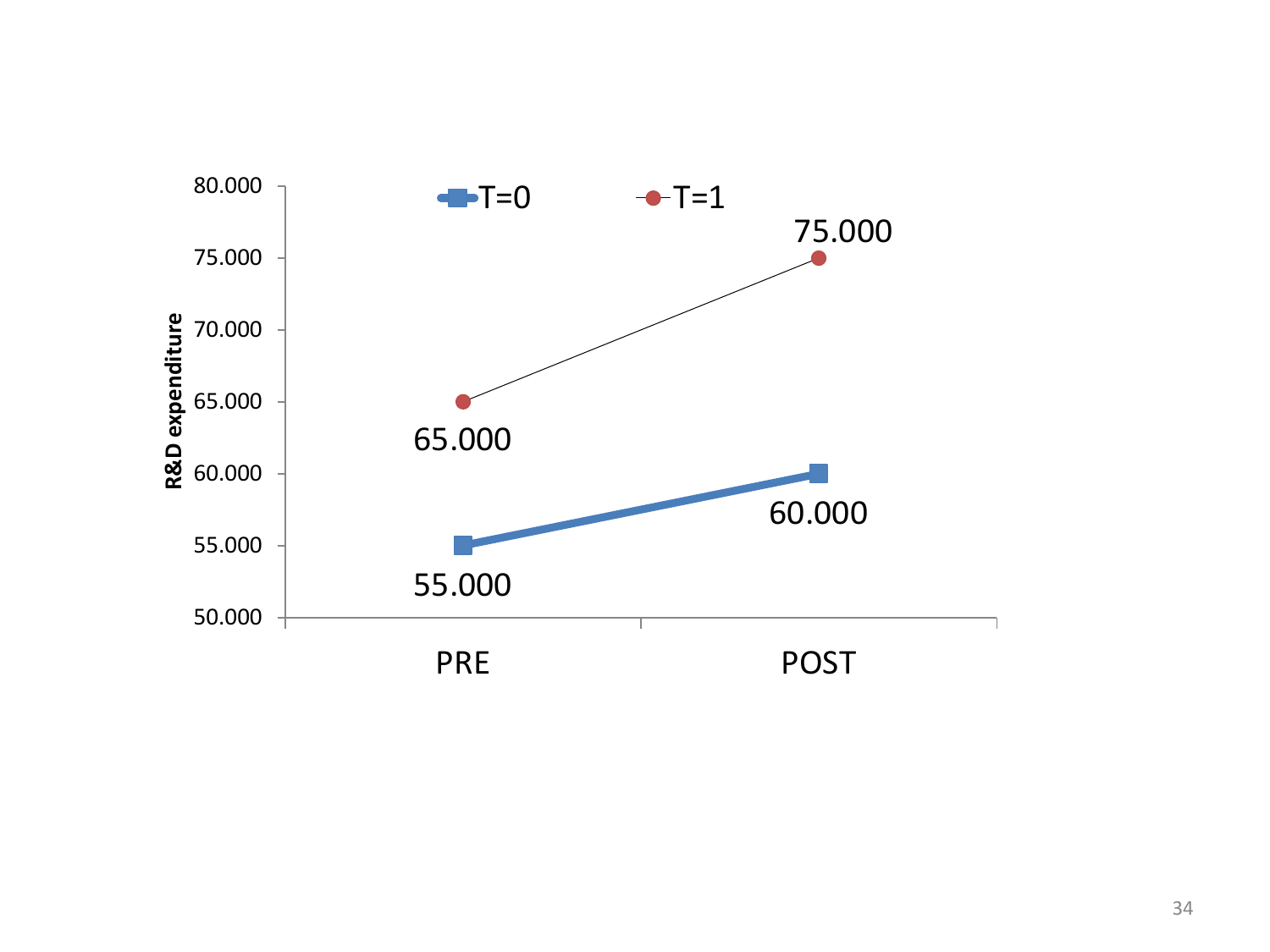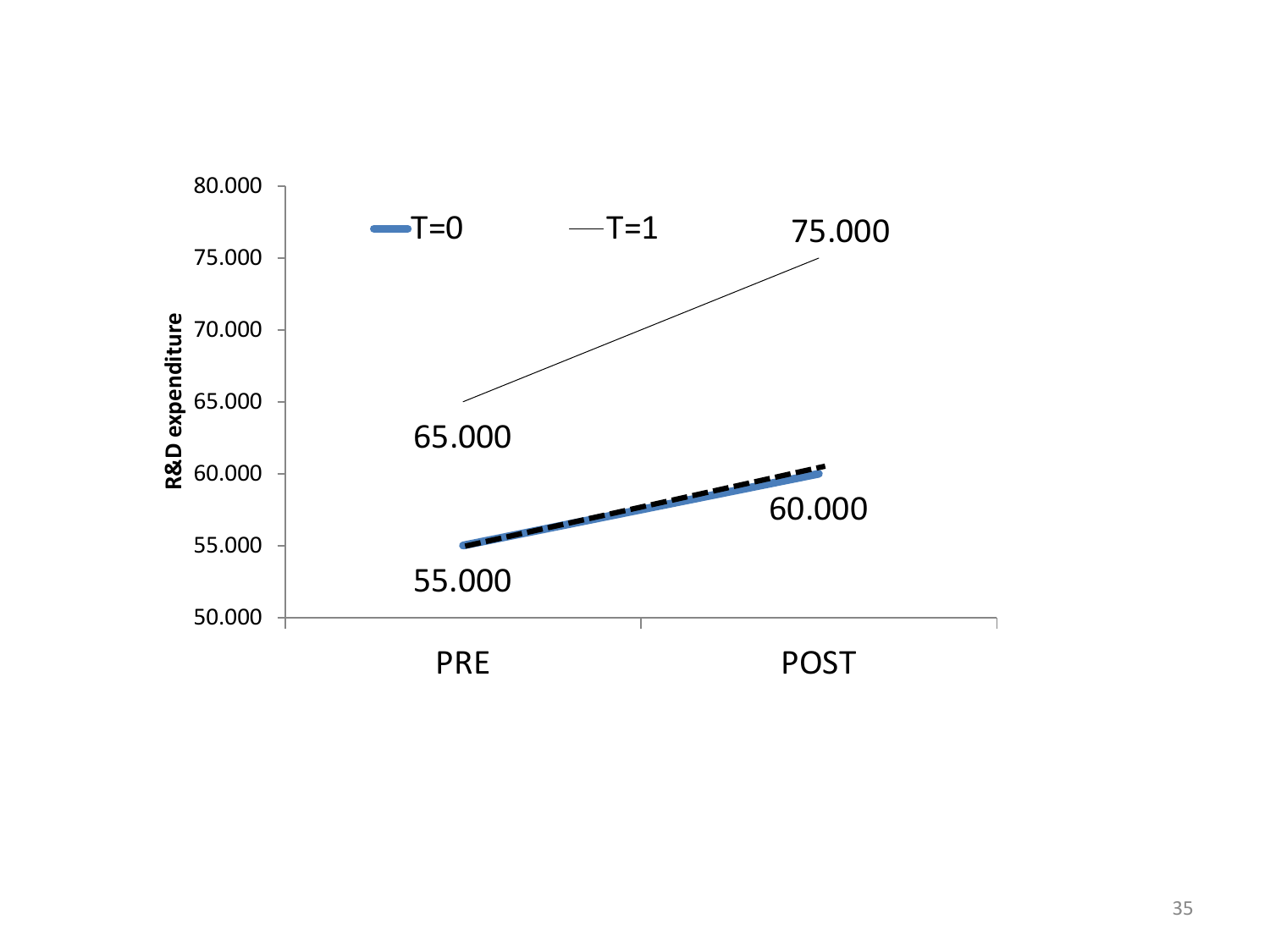